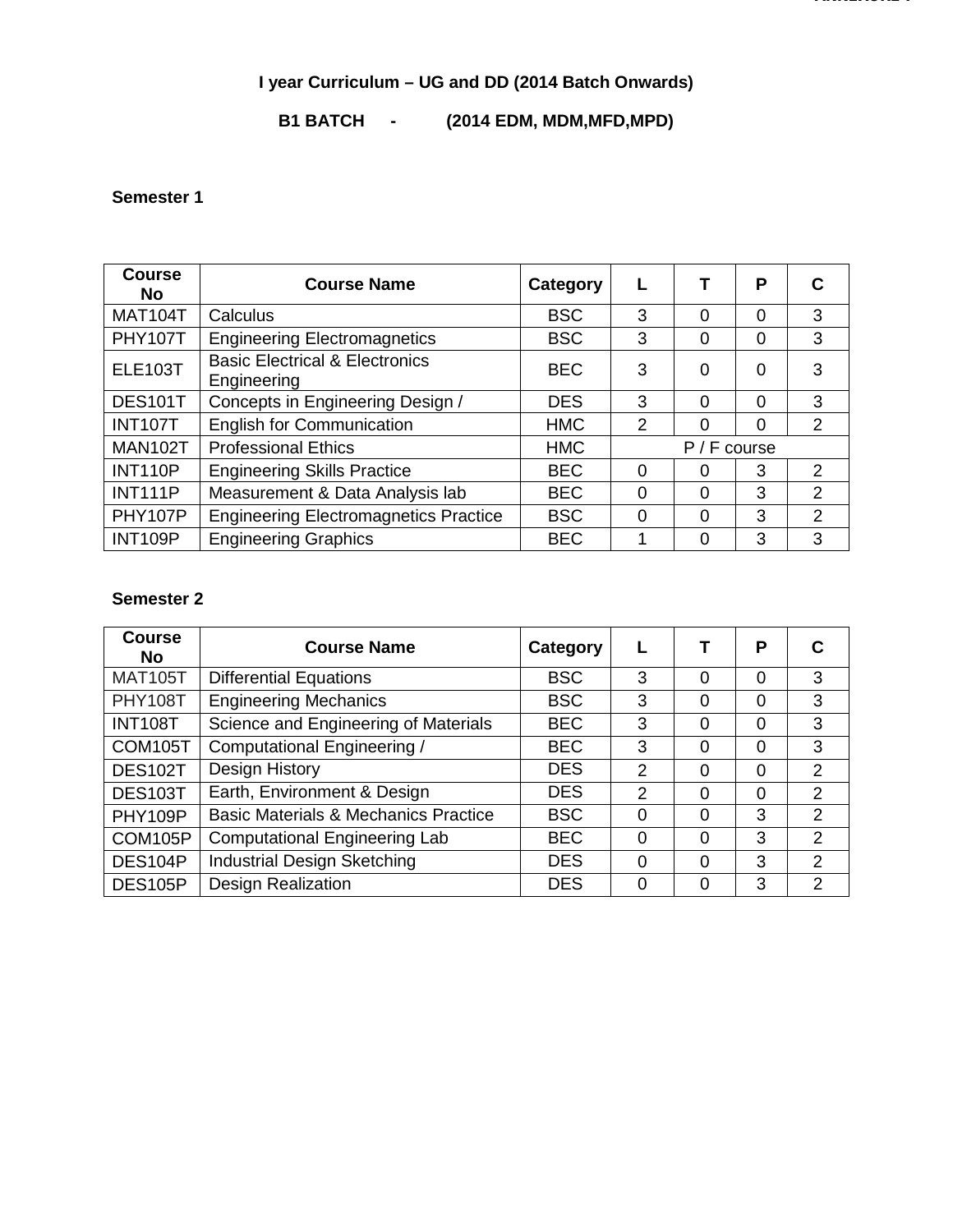#### **I year Curriculum – UG and DD (2014 Batch Onwards)**

#### **B2 BATCH - (2014 COE,CED,EVD,ESD)**

#### **Semester 1**

| <b>Course</b><br><b>No</b> | <b>Course Name</b>                           | Category   |               |   | Р        | C              |
|----------------------------|----------------------------------------------|------------|---------------|---|----------|----------------|
| <b>MAT104T</b>             | Calculus                                     | <b>BSC</b> | 3             | 0 | $\Omega$ | 3              |
| <b>PHY107T</b>             | <b>Engineering Electromagnetics</b>          | <b>BSC</b> | 3             | 0 | $\Omega$ | 3              |
| COM105T                    | <b>Computational Engineering</b>             | <b>BEC</b> | 3             | 0 | $\Omega$ | 3              |
| <b>INT108T</b>             | Science and Engineering of Materials         | <b>BEC</b> | 3             | 0 | $\Omega$ | 3              |
| <b>INT107T</b>             | <b>English for Communication</b>             | <b>HMC</b> | $\mathcal{P}$ | 0 | $\Omega$ | 2              |
| <b>DES103T</b>             | Earth, Environment & Design                  | <b>DES</b> | $\mathcal{P}$ | 0 | $\Omega$ | 2              |
| <b>INT110P</b>             | <b>Engineering Skills Practice</b>           | <b>BEC</b> | $\Omega$      | 0 | 3        | $\overline{2}$ |
| COM105P                    | Computational Engineering Lab                | <b>BEC</b> | $\Omega$      | 0 | 3        | 2              |
| PHY107P                    | <b>Engineering Electromagnetics Practice</b> | <b>BSC</b> | $\Omega$      | 0 | 3        | 2              |
| <b>INT109P</b>             | <b>Engineering Graphics</b>                  | <b>BEC</b> |               | 0 | 3        | 3              |

#### **Semester 2**

| <b>Course</b><br><b>No</b> | <b>Course Name</b>                              | Category   |                |          | P        | C              |
|----------------------------|-------------------------------------------------|------------|----------------|----------|----------|----------------|
| <b>MAT105T</b>             | <b>Differential Equations</b>                   | <b>BSC</b> | 3              | $\Omega$ | $\Omega$ | 3              |
| <b>PHY108T</b>             | <b>Engineering Mechanics</b>                    | <b>BSC</b> | 3              | 0        | $\Omega$ | 3              |
| <b>DES101T</b>             | <b>Concepts in Engineering Design</b>           | <b>DES</b> | 3              | $\Omega$ | $\Omega$ | 3              |
| <b>ELE103T</b>             | <b>Basic Electrical &amp; Electronics</b>       | <b>BEC</b> | 3              | $\Omega$ | 0        | 3              |
|                            | Engineering                                     |            |                |          |          |                |
| DES102T                    | <b>Design History</b>                           | <b>DES</b> | 2              | $\Omega$ | $\Omega$ | 2              |
| MAN102T                    | <b>Professional Ethics</b>                      | <b>HMC</b> | $P / F$ course |          |          |                |
| PHY109P                    | <b>Basic Materials &amp; Mechanics Practice</b> | <b>BSC</b> | 0              | O        | 3        | $\overline{2}$ |
| <b>INT111P</b>             | Measurement & Data Analysis lab                 | <b>BEC</b> | $\Omega$       | $\Omega$ | 3        | 2              |
| DES104P                    | Industrial Design Sketching                     | <b>DES</b> | $\Omega$       | $\Omega$ | 3        | 2              |
| DES105P                    | <b>Design Realization</b>                       | <b>DES</b> | 0              | ი        | 3        | $\overline{2}$ |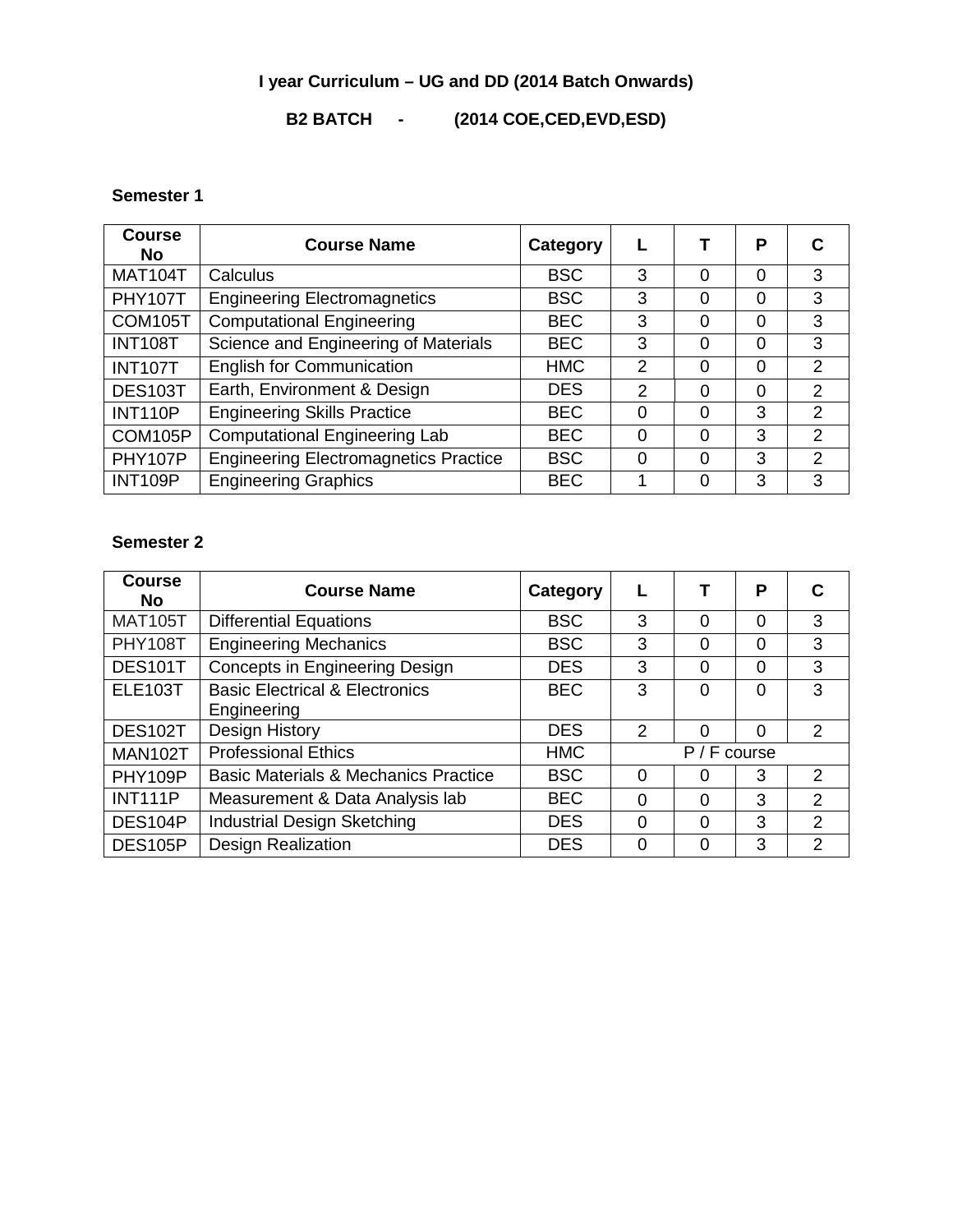|                 | Limit and Continuity of functions defined on intervals, Intermediate Value Theorem,        |
|-----------------|--------------------------------------------------------------------------------------------|
|                 | Differentiability, Rolle's Theorem, Mean Value Theorem, Taylor's Formula (5)               |
|                 | Sequences and series (7)                                                                   |
|                 | Definite integral as the limit of sum – Mean value theorem – Fundamental theorem of        |
| Contents of the | integral calculus and its applications (9)                                                 |
| course          | Functions of several variables – Limit and Continuity, Geometric representation of partial |
|                 | and total increments Partial derivatives – Derivatives of composite functions (8)          |
|                 | Directional derivatives – Gradient, Lagrangemultipliers – Optimization problems (7)        |
|                 | Multiple integrals – Evaluation of line and surface integrals (6)                          |
| <b>Textbook</b> | Thomas. G.B, and Finney R.L, Calculus, Pearson Education, 2007.                            |
| References      | 1. Piskunov. N, Differential and Integral Calculus, Vol. 1 & II, Mir. Publishers, 1981.    |
|                 | 2. Kreyszig. E, Advanced Engineering Mathematics, Wiley Eastern 2007.                      |
|                 | 3. J Hass, M D Weir, F R Giordano, Thomas Calculus, 11 <sup>th</sup> Edition, Pearson.     |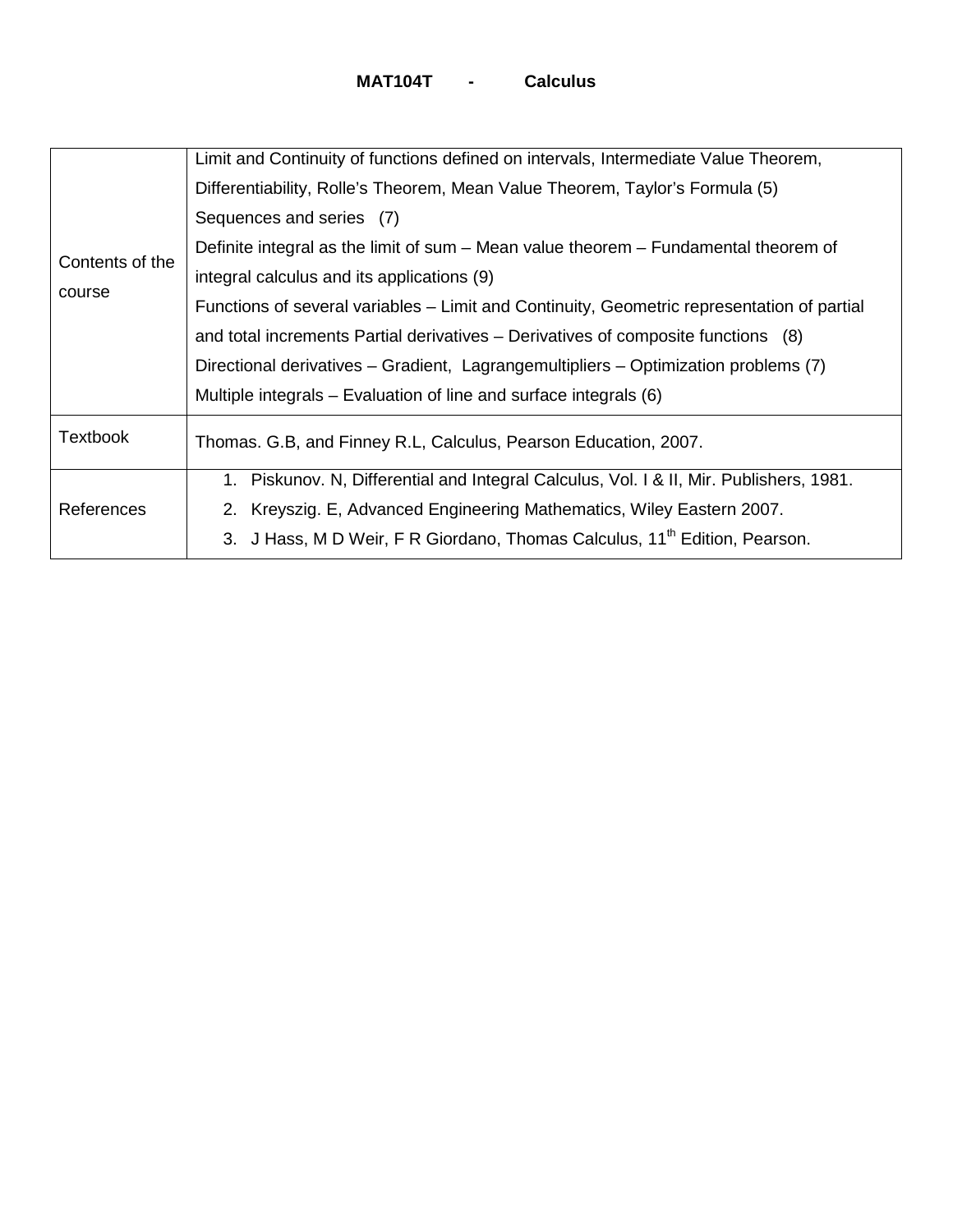# **PHY107T - Engineering Electromagnetics**

|                 | Vectors - an introduction; Unit vectors in spherical and cylindrical polar co-ordinates;                                                                                                                                                                                                                                                                     |
|-----------------|--------------------------------------------------------------------------------------------------------------------------------------------------------------------------------------------------------------------------------------------------------------------------------------------------------------------------------------------------------------|
|                 | Concept of vector fields; Gradient of a scalar field; flux, divergence of a vector,                                                                                                                                                                                                                                                                          |
|                 | Gauss's theorem, Continuity equation; Curl -                                                                                                                                                                                                                                                                                                                 |
|                 | rotational and irrotational vector fields, Stoke's theorem.<br>(12)                                                                                                                                                                                                                                                                                          |
|                 | Electrostatics:<br>Electrostatic potential and field due to discrete and continuous charge distributions,<br>boundary condition, Energy for a charge distribution, Conductors and capacitors, Laplaces<br>equation Image problem, Dielectric polarization, electric displacement vector, dielectric<br>susceptibility, energy in dielectric systems.<br>(10) |
| Contents of the | Magnetostatics:                                                                                                                                                                                                                                                                                                                                              |
| course          | Lorentz Force law Biot-Savart's law and Ampere's law in magnetostatics, Divergence and<br>curl of B, Magnetic induction due to configurations of current-carrying conductors,<br>Magnetization and bound currents, Energy density in a<br>magnetic field Magnetic permeability and susceptibility.<br>(10)                                                   |
|                 | Electrodynamics:                                                                                                                                                                                                                                                                                                                                             |
|                 | Electromotive force, Time-varying fields, Faradays' law of electromagnetic induction,                                                                                                                                                                                                                                                                        |
|                 | Self and mutual inductance,<br>displacement current, Maxwell's equations in free space. Boundary condition, propagation in                                                                                                                                                                                                                                   |
|                 | linear medium. Plane electromagnetic waves-reflection and refraction,                                                                                                                                                                                                                                                                                        |
|                 | electromagnetic energy density, Poynting vector.                                                                                                                                                                                                                                                                                                             |
|                 | (10)                                                                                                                                                                                                                                                                                                                                                         |
|                 |                                                                                                                                                                                                                                                                                                                                                              |
| <b>Textbook</b> | 1. W. H. Hayt and J. A. Buck, Engineering Electromagnetics, Tata McFraw Hill<br>Education Pvt. Ltd, 2006.                                                                                                                                                                                                                                                    |
|                 | Grifiths. D. J, Introduction to Electrodynamics, Prentice Hall, 2007.<br>1.                                                                                                                                                                                                                                                                                  |
|                 | Purcell. E.M, Electricity and Magnetism Berkley Physics Course, V2, Tata McGraw<br>2.                                                                                                                                                                                                                                                                        |
| References      | Hill, 2008.<br>3. Feynman. R.P, Leighton. R.B, Sands. M, The Feynman Lectures on Physics, Naros                                                                                                                                                                                                                                                              |
|                 | a Publishing House, Vol. II, 2008. Hill, 2008.                                                                                                                                                                                                                                                                                                               |
|                 | 4. G. B. Arfken, H. J. Weber and F. E. Harris, Mathematical Methods for Physicists,                                                                                                                                                                                                                                                                          |
|                 | Academic Press, 2013.                                                                                                                                                                                                                                                                                                                                        |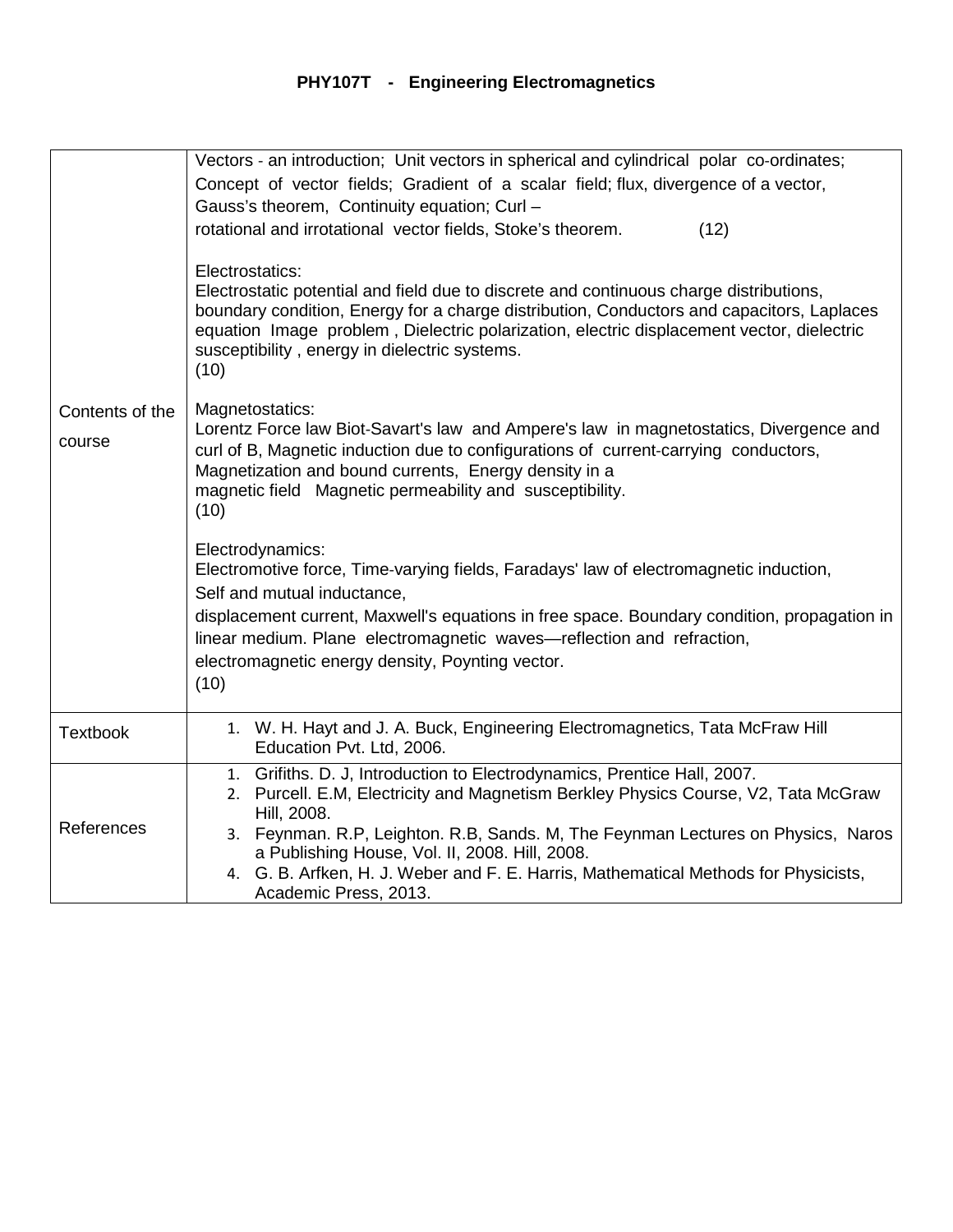## **COM105T - Computational Engineering**

|                 | Introduction to computers & breadth scope in engineering - Computer organization         |  |  |  |
|-----------------|------------------------------------------------------------------------------------------|--|--|--|
|                 | basics - Problem solving strategies - Higher level languages -                           |  |  |  |
|                 | Program design and development - Phases of program development -                         |  |  |  |
|                 | Basic programming constructs in $C$ – Data types in $C$ –Input output statements –       |  |  |  |
|                 | Operators, control structures in C - Sequential, Selection, Repetition (12)              |  |  |  |
| Contents of     | Functions in C –Function declaration, definition – Built and user defined functions –    |  |  |  |
| the course      | Storage classes and scope – Recursive functions – Arrays in C –                          |  |  |  |
|                 | multidimensional arrays-String manipulations – Library support (14)                      |  |  |  |
|                 | Introduction to pointers – References – Pointer Arithmetic – Formatted input output –    |  |  |  |
|                 | User defined data types $-$ File processing in C - Sequential & Random - Dynamic         |  |  |  |
|                 | Memory Allocation - Command Line Arguments - Usable CLI based applications -             |  |  |  |
|                 | Non linear equations- Bisection, Newton raphson methods.<br>(16)                         |  |  |  |
| <b>Textbook</b> | Deitel P J and Deitel H M, C : How To Program, Prentice Hall, 7 <sup>th</sup> Edn, 2012. |  |  |  |
| References      | Kernighan, Ritchie D, The C Programming Language, Prentice Hall, 2 Edn.<br>1.            |  |  |  |
|                 | Chapra S.C and Canale R.P, Numerical Methods for Engineers, McGraw Hill, 2006.<br>2.     |  |  |  |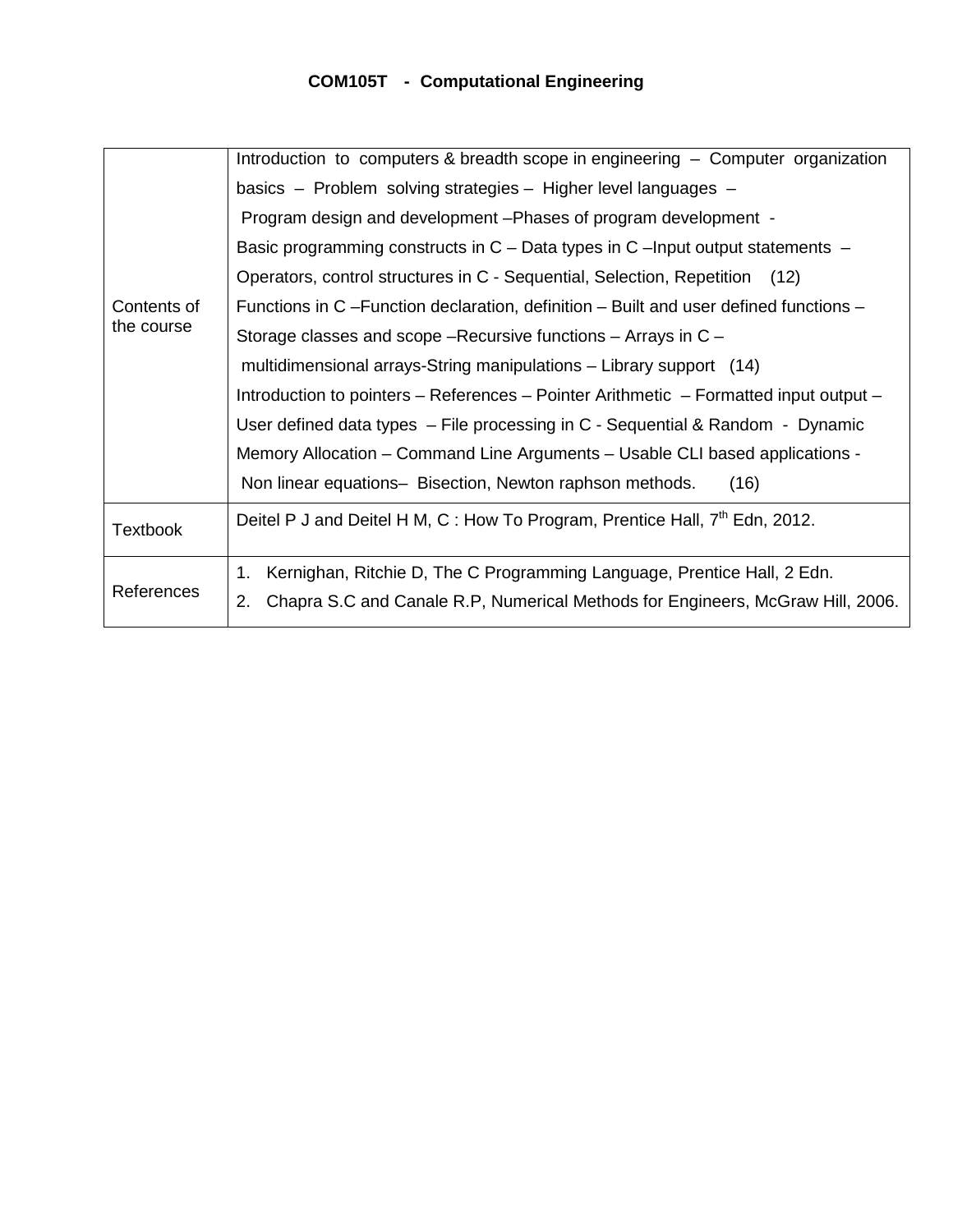## **ELE103T - Basic Electrical & Electronics Engineering**

| Contents of the<br>course | Electrical circuit elements: voltage and current sources, R,C,L,M,I,V, linear, non linear,<br>active and passive elements, inductor current and capacitor voltage continuity, Kirchhoff's<br>laws, Elements in series and parallel, superposition in linear circuits, controlled sources,<br>energy and power in elements, energy in mutual inductor and constraint on mutual<br>inductance<br>(7) |
|---------------------------|----------------------------------------------------------------------------------------------------------------------------------------------------------------------------------------------------------------------------------------------------------------------------------------------------------------------------------------------------------------------------------------------------|
|                           | Network analysis: Nodal analysis with independent and dependent sources, modified nodal<br>analysis, mesh analysis, notion of network graphs, nodes, trees, twigs, links, co-tree,<br>independent sets of branch currents and voltages<br>(6)                                                                                                                                                      |
|                           | Network theorems: voltage shift theorem, zero current theorem, Tellegen's theorem,<br>reciprocity, substitution theorem, Thevenin's and Norton's theorems, pushing a voltage<br>source through a node, splitting a current source, compensation theorem, maximum power<br>transfer<br>(8)                                                                                                          |
|                           | RC and RL circuits: natural, step and sinusoidal steady state responses, series and parallel<br>RLC circuits, natural, step and sinusoidal steady state responses (5)                                                                                                                                                                                                                              |
|                           | AC signal measures: complex, apparent, active and reactive power, power factor<br>(2)                                                                                                                                                                                                                                                                                                              |
|                           | Introduction to three phase supply: three phase circuits, star-delta transformations, balanced<br>and unbalanced three phase load, power measurement, two wattmeter method<br>(5)                                                                                                                                                                                                                  |
|                           | Semiconductor diodes and application: PN diodes, rectifiers and filters, clipping and<br>clamping circuits, voltage multiplier circuits<br>(5)                                                                                                                                                                                                                                                     |
|                           | Bipolar Junction Transistors: DC characteristics, CE, CB, CC configurations, biasing, load<br>line<br>(4)                                                                                                                                                                                                                                                                                          |
| <b>Textbook</b>           | 1. Hayt. W. W, Kemmerly. J.E, and Durbin. S.M, Engineering Circuits Analysis, Tata<br>McGraw Hill, 2008.<br>2. Boylestad R. & Nashelsky L., Electronic Devices & Circuit Theory, Pearson<br>Education, 2009                                                                                                                                                                                        |
| References                | 1. Hughes Edward, Electrical & Electronic Technology, Pearson Education, 2007.<br>Hambley. A, Electrical Engineering Principles and Applications: International<br>2.<br>Version,<br>Pearson Education, 4 Edn, 2007.                                                                                                                                                                               |
|                           | 3. Alexander.C. K. & Mathew. N. O. Sadiku, Fundamentals of Electrical circuits, Tata<br>McGraw Hill, 2008.                                                                                                                                                                                                                                                                                         |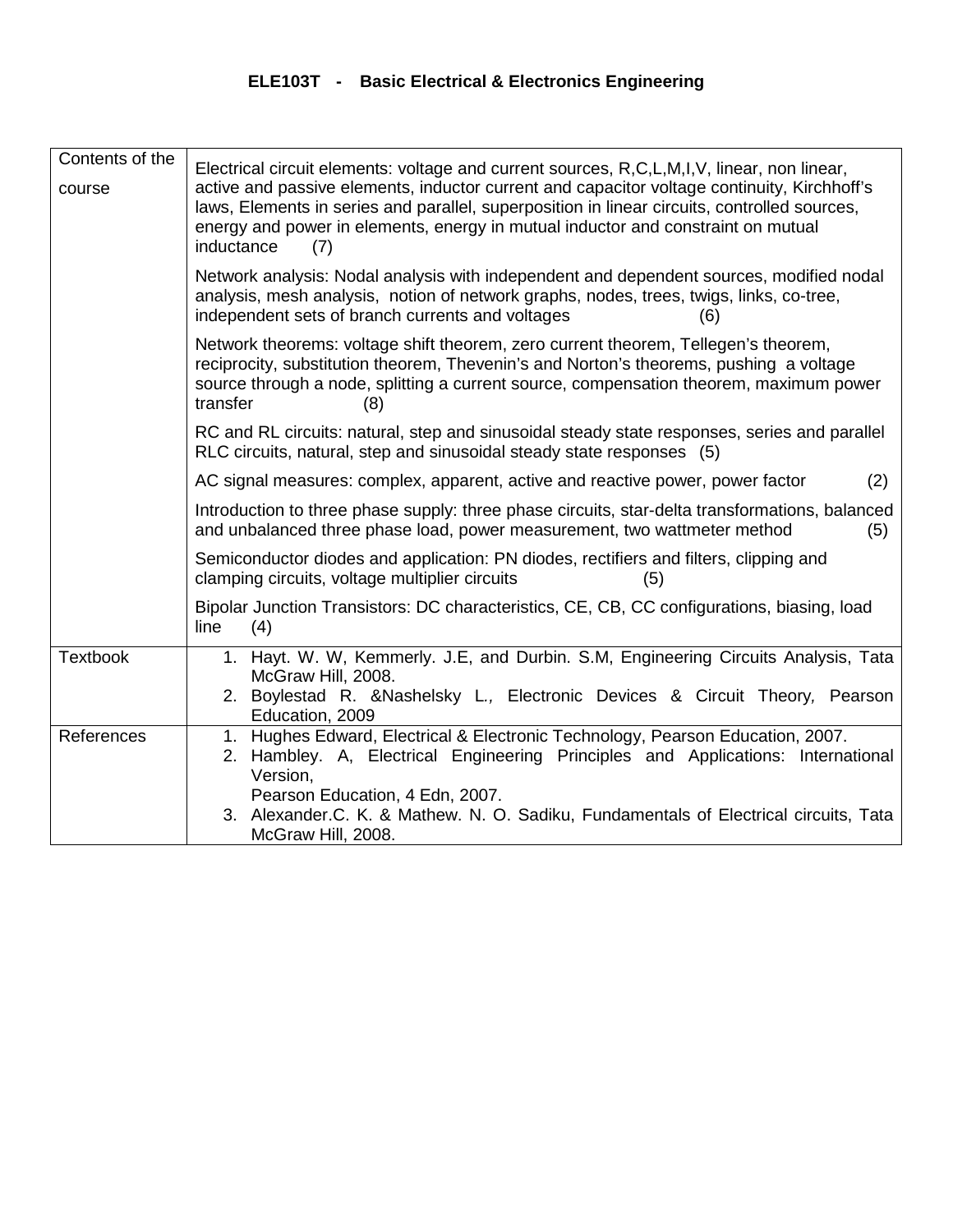## **DES101T - Concepts in Engineering Design /**

|                           | Design Conceptualization and Philosophy, Original, Adaptive, Variant and Re-Design,<br>Evolution of Concept, Need for Systematic design Past methods of and design                         |
|---------------------------|--------------------------------------------------------------------------------------------------------------------------------------------------------------------------------------------|
|                           | Product life cycle, Innovation, Types of innovation                                                                                                                                        |
| Contents of the<br>course | Needs and opportunities, Vision and Mission of a concept, Type of needs, Technology S -<br>curve, Need analysis, market analysis and competitive analysis, Kano Diagrams, SWOT<br>analysis |
|                           | Conceptualization techniques – Idea generation – ideation, brainstorming, Trigger session<br>Brain writing, Mind maps, SCAMPER, TRIZ, Biommicry, Shape mimicry, Familiarity Matrix         |
|                           | Concepts screening, Concept testing - exploratory tests, Assessment tests, Validation tests<br>Comparison tests - Case studies                                                             |
|                           | Organization of design concept and design methods, Engineering Design - Descriptive and<br>prescriptive model, Design decisions and development of design                                  |
|                           | Group work and case studies                                                                                                                                                                |
| Textbook                  | 1. Otto. K and Wood, K, Product Design, Pearson Education, 2001.<br>2. Pahl. G and Beitz. G, Engineering Design, Springer, 1996                                                            |
| References                | 1. Ullman. D. G, The Mechanical Design Process, McGraw- Hill, 1997.                                                                                                                        |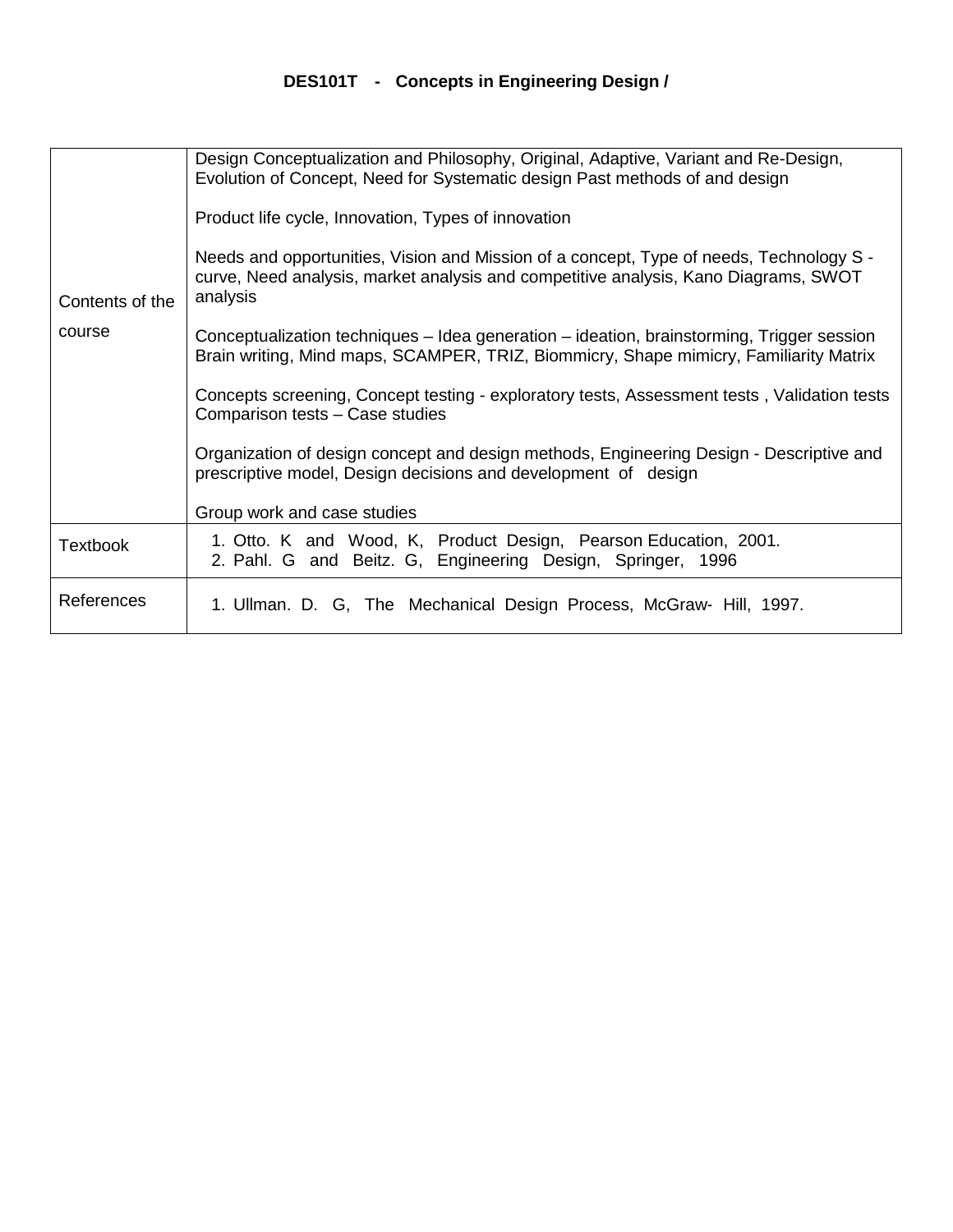## **INT108T - Science and Engineering of Materials**

|                           | Crystal structure, defects, crystallographic planes, directions, slip, deformation mechanical<br>behaviour, and strengthening mechanisms.              | [10h] |
|---------------------------|--------------------------------------------------------------------------------------------------------------------------------------------------------|-------|
|                           | Electrical, electronic, magnetic properties of materials, property management and case<br>studies alloys, steel, aluminum<br>alloys.                   | [6h]  |
| Contents of the<br>course | Polymeric structures, polymerization, structure property relationships, processing property<br>relationships,.<br>[6h]                                 |       |
|                           | Natural and manmade composites, processing, properties, applications                                                                                   | [6h]  |
|                           | Ceramics, manufacturing and properties, applications                                                                                                   | [4h]  |
|                           | Environmental degradation of engineering materials                                                                                                     | [4h]  |
|                           | Introduction to Nano, Bio, Smart and Functional materials.<br>[4h]                                                                                     |       |
| <b>Textbook</b>           | 1. Callister's Materials Science and Engineering, 2 <sup>nd</sup> ED, Adapted by R Balasubramaniam,<br>2010, ISBN-13: 978-8126521432, Wiley India Ltd. |       |
|                           | 2.V Raghavan, "Materials Science and Engineering: A First Course, 5 <sup>th</sup> Ed, 2004, PHI India                                                  |       |
| References                | 1. Donlad R. Askeland K Balani, "The Science and Engineering of Materials," 2012,<br>Cengage Learning                                                  |       |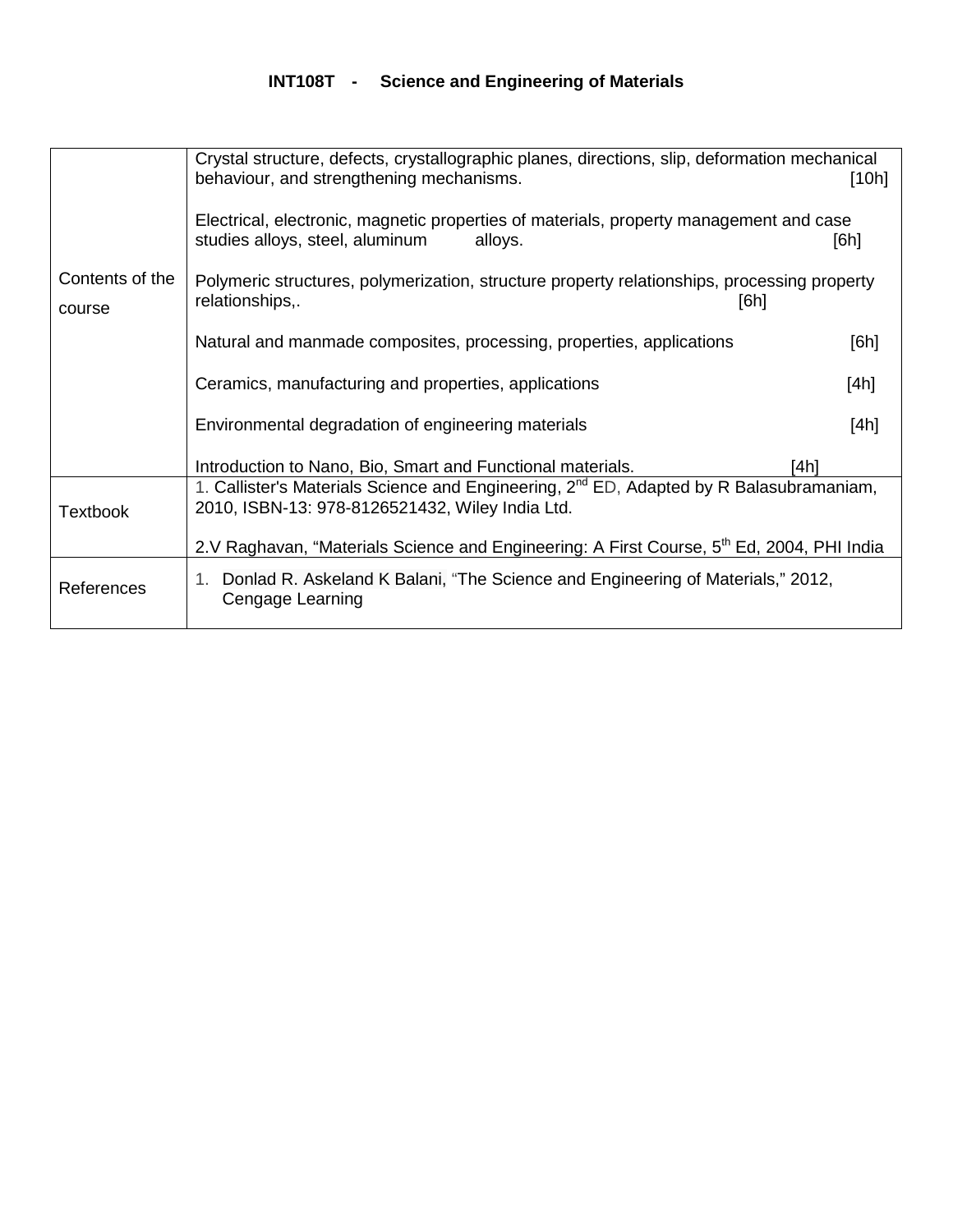| Contents of the<br>course | Listening – Listening comprehension. Listen to various types of spoken discourses<br>understand, analyse and apply the same. Listen and comprehend lectures and<br>speeches.(3)<br>Speaking – Organization, articulation and correctness. Speak with confidence and present a<br>point of view. Speak coherently and fluently on a given topic.<br>(8)<br>Reading – Comprehend and critically read the text. Read a given text at a reasonable speed<br>(5)<br>Writing – Memos, letters, reports, reviews and writing fluently and coherently on a given<br>topic. Write various types of tasks; short and long.<br>(7)<br>Presentation Skills – Oral presentation using Power Point. Study Skills – Dictionary,<br>thesaurus & reference Structure of English - Remedial grammar/ Grammar for<br>Communication<br>(5) |
|---------------------------|------------------------------------------------------------------------------------------------------------------------------------------------------------------------------------------------------------------------------------------------------------------------------------------------------------------------------------------------------------------------------------------------------------------------------------------------------------------------------------------------------------------------------------------------------------------------------------------------------------------------------------------------------------------------------------------------------------------------------------------------------------------------------------------------------------------------|
| <b>Textbook</b>           | Shreesh Choudhry, Devaki Reddy, Technical English, Macmillan Publishers, 2009<br>1.                                                                                                                                                                                                                                                                                                                                                                                                                                                                                                                                                                                                                                                                                                                                    |
| References                | 1. Martin Hewings, Advanced English Grammar, Cambridge University Press, 2007.<br>2. V. Saraswathi, Leena Anil, Manjula Rajan, Grammar for Communication, 2012.<br>3. Thomson and Martinet, Practical English Grammar, Oxford University Press, 1986.<br>4. Leech, Geoffrey & Jan Svartvik, A Communicative Grammar of English, Longman, 2003                                                                                                                                                                                                                                                                                                                                                                                                                                                                          |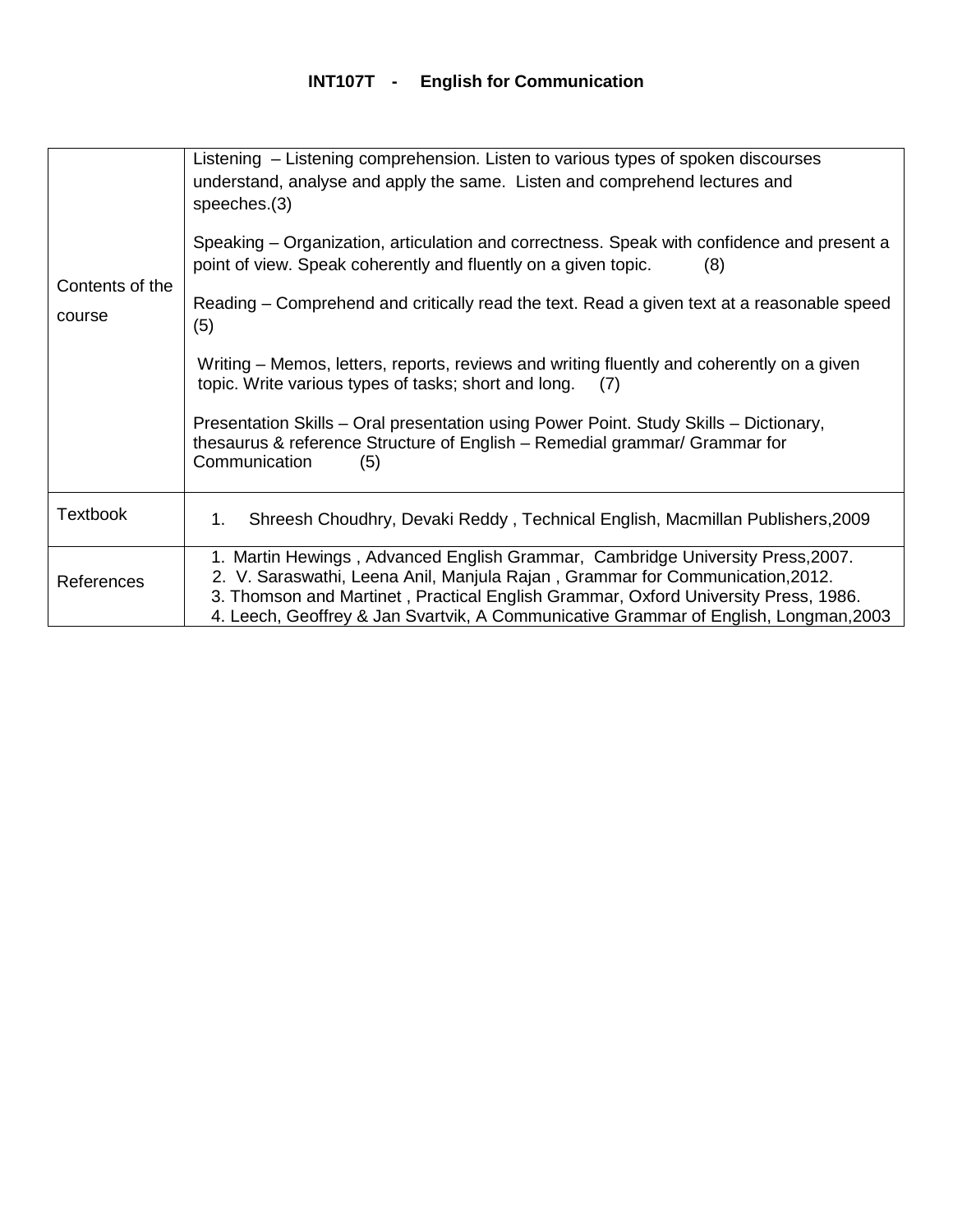## **DES102T - Design History**

|                 | Definition of Design; Origin of designers; Historical context of design and designers.                                                                                                                                                                                                                                               |
|-----------------|--------------------------------------------------------------------------------------------------------------------------------------------------------------------------------------------------------------------------------------------------------------------------------------------------------------------------------------|
|                 | Designers and designed products: Art, design and technology - Select International and                                                                                                                                                                                                                                               |
|                 | Indian designers.                                                                                                                                                                                                                                                                                                                    |
|                 | Industrial Revolution: Mass production, Birth of Modern architecture, International Style, The                                                                                                                                                                                                                                       |
|                 | modern home.                                                                                                                                                                                                                                                                                                                         |
| Contents of the | Craft and Design: Type forms; William Morris and Arts and Craft Movement; Shantiniketan.                                                                                                                                                                                                                                             |
| course          | Design movements: Art Nuoveau; Art Deco, Werkbund; Bauhaus; De Stijl.                                                                                                                                                                                                                                                                |
|                 | Changing values:                                                                                                                                                                                                                                                                                                                     |
|                 | Information Revolution: Impact of technology, industrialization and globalization on                                                                                                                                                                                                                                                 |
|                 | design: kitsch, pastiche, 'retro'; Shopping malls.                                                                                                                                                                                                                                                                                   |
|                 | Design Studies: Materials and techniques; Chinese ceramics; Typology; Content analysis :                                                                                                                                                                                                                                             |
|                 | Anthropology / sociology; Nationalist and global trends in Design; Nationalist Design;                                                                                                                                                                                                                                               |
|                 | Global trends and global identity; Nostalgia, Heritage and Design;                                                                                                                                                                                                                                                                   |
| <b>Textbook</b> | 1. Conway Hazel, Design History - A Students' Handbook, Routledge: London, 1987.                                                                                                                                                                                                                                                     |
| References      | 1. Raizman David, History of Modern Design, Graphics and Products since the<br>Industrial Revolution. Laurence King Publishing: London, 2003<br>2. Walker John. A, Design History and History of Design. Pluto Press: London, 2003.<br>Woodham Jonathan M, Twentieth Century Design, Oxford University Press: Oxford,<br>3.<br>2003. |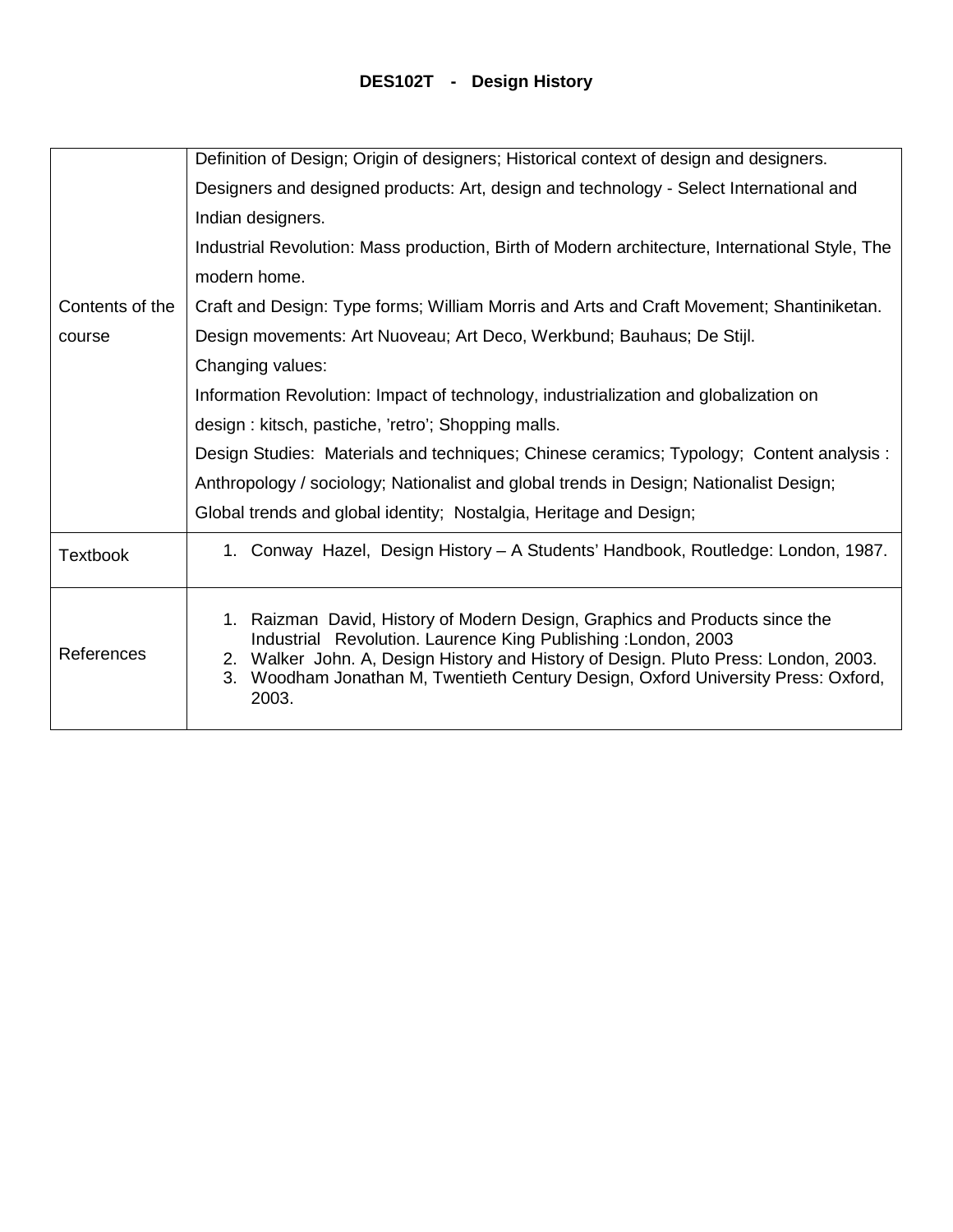#### **MAN102T - Professional Ethics**

|                 | Professionalism and Ethics: Profession and occupation, Qualities of a professional                                                                                                                                                                                                                                                                                                                                         |
|-----------------|----------------------------------------------------------------------------------------------------------------------------------------------------------------------------------------------------------------------------------------------------------------------------------------------------------------------------------------------------------------------------------------------------------------------------|
|                 | practitioner, Variety of ethics and moral issues, moral dilemmas; Kohlberg's theory -                                                                                                                                                                                                                                                                                                                                      |
|                 | Gilligan's theory of moral development - consensus and controversy. Values-concept of                                                                                                                                                                                                                                                                                                                                      |
|                 | intrinsic good, instrumental good and universal good. Kant's theory of good action and                                                                                                                                                                                                                                                                                                                                     |
|                 | formula for universal law of action.                                                                                                                                                                                                                                                                                                                                                                                       |
|                 | Codes of ethics for engineers: need and scope of a code of ethics; Ethics and Law (10)                                                                                                                                                                                                                                                                                                                                     |
|                 | Understanding Ethical Problems: ethical theories - utilitarianism, cost-benefit analysis,                                                                                                                                                                                                                                                                                                                                  |
| Contents of the | Duty ethics - Right ethics and virtue ethics. Applications for various case studies.                                                                                                                                                                                                                                                                                                                                       |
| course          | Ethical Problem Solving Techniques: issues-factual, conceptual and moral; Bribery and                                                                                                                                                                                                                                                                                                                                      |
|                 | acceptance of gifts; Line drawing and flow charting methods for solving conflict                                                                                                                                                                                                                                                                                                                                           |
|                 | Problem. (09)                                                                                                                                                                                                                                                                                                                                                                                                              |
|                 | Risk, Safety and Accidents: Safety and risk, types of risk, types of accidents and how to                                                                                                                                                                                                                                                                                                                                  |
|                 | avoid accidents.                                                                                                                                                                                                                                                                                                                                                                                                           |
|                 | Rights and Responsibilities of an Engineer: Professional responsibility, professional right                                                                                                                                                                                                                                                                                                                                |
|                 | and whistle blowing.                                                                                                                                                                                                                                                                                                                                                                                                       |
|                 | Ethical Issues in Engineering Practice: environmental ethics, computer ethics, ethics and                                                                                                                                                                                                                                                                                                                                  |
|                 | research. (09)                                                                                                                                                                                                                                                                                                                                                                                                             |
| <b>Textbook</b> | 1. Charles D. Fleddermann, "Engineering Ethics", Pearson Education / Prentice Hall,<br>New Jersey, 2004                                                                                                                                                                                                                                                                                                                    |
| References      | 1. Charles E Harris, Michael S. Protchard and Michael J Rabins, "Engineering Ethics -<br>Concepts and Cases", Wadsworth Thompson Leatning, United States, 2000.<br>Velasquez. M. G, Business Ethics and Cases, 5 Edn, Prentice Hall, 2002.<br>2.<br>Sekha. R.C, Ethical Choices in Business Response, Sage Publication, 2002.<br>3.<br>Mike Martin and Roland Schinzinger, Ethics in Engineering, McGraw Hill, 1996.<br>4. |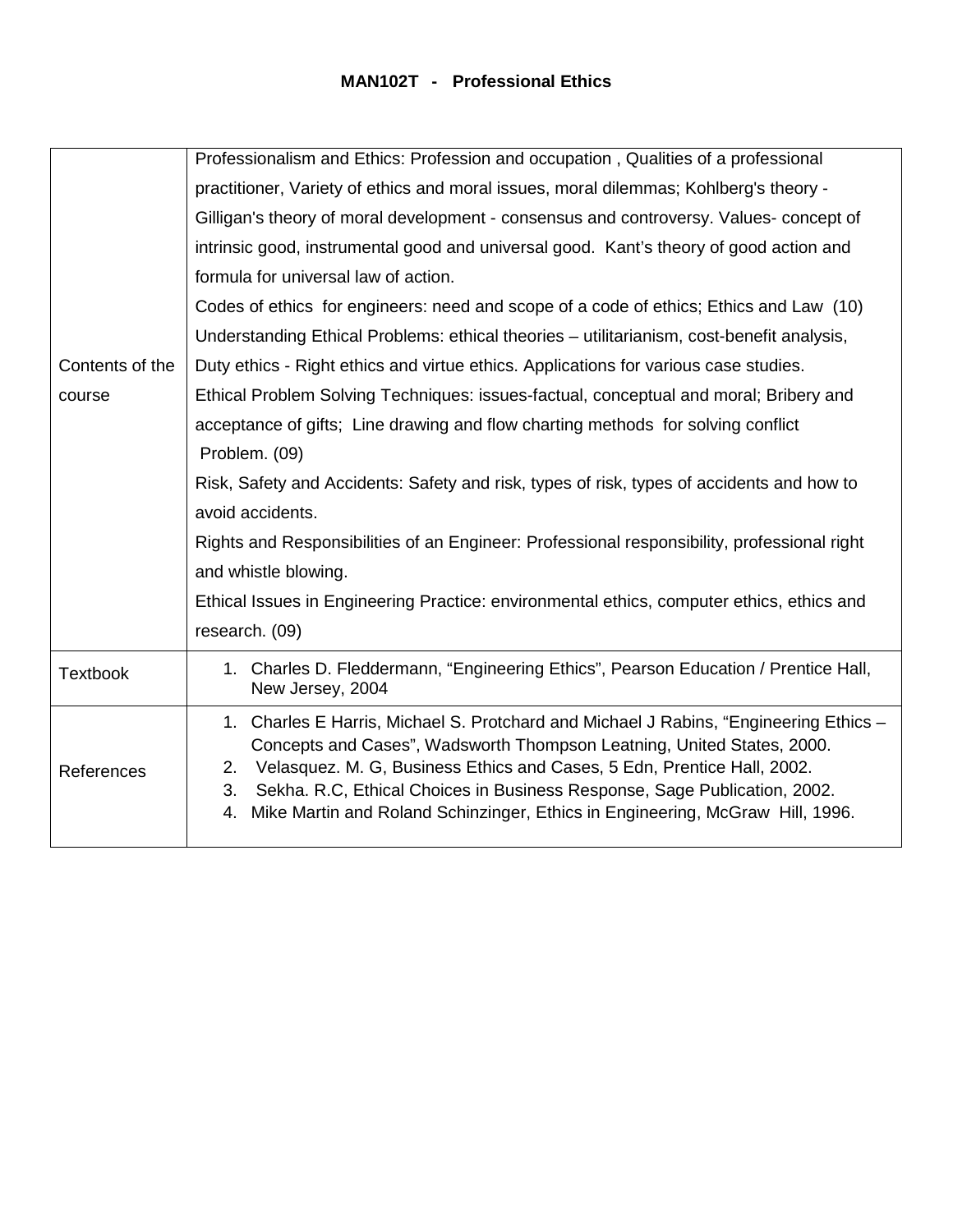## **DES103T - Earth, Environment & Design**

|                 | Introduction to environment and ecology – Ecosystems – Principles concepts, components                                                                                                                                                                                                                                                                      |
|-----------------|-------------------------------------------------------------------------------------------------------------------------------------------------------------------------------------------------------------------------------------------------------------------------------------------------------------------------------------------------------------|
|                 | and function                                                                                                                                                                                                                                                                                                                                                |
|                 | Atmospheric, aquatic and terrestrial ecosystems – Biogeochemical cycles and limiting factor                                                                                                                                                                                                                                                                 |
|                 | concepts - Impacts of natural and human activities on ecosystems                                                                                                                                                                                                                                                                                            |
|                 | Environmental policies, acts and standards - Sustainable development and environmental                                                                                                                                                                                                                                                                      |
| Contents of the | impact assessment - Institutional frame work and procedures for EIA                                                                                                                                                                                                                                                                                         |
| course          | Methods for impact identification-matrices - Networks and Check lists - Environmental                                                                                                                                                                                                                                                                       |
|                 | settings, indices and indicators                                                                                                                                                                                                                                                                                                                            |
|                 | Prediction and assessment of the impacts on air, water, land, noise and biological                                                                                                                                                                                                                                                                          |
|                 | environments – Assessment of impacts of the cultural, socioeconomic and ecosensitive                                                                                                                                                                                                                                                                        |
|                 | environments                                                                                                                                                                                                                                                                                                                                                |
|                 | Mitigation measures, economic evaluation – Public participation and design making –                                                                                                                                                                                                                                                                         |
|                 | Preparation of Environmental statement                                                                                                                                                                                                                                                                                                                      |
| <b>Textbook</b> | 1. Rubin. E. S, Introduction to Engineering and the Environment, McGraw Hill, 2000.<br>2. Masters. G. M., Introduction to Environmental Engineering & Science, Prentice Hall,<br>1997.                                                                                                                                                                      |
| References      | 1. Henry. J. G, and Heike, G. W, Environmental Science & Engineering, Prentice Hall<br>International, 1996.<br>2. Dhameja. S. K, Environmental Engineering and Management, S. K. Kataria and Sons,<br>1999.<br>3. Shyam Divan and Armin Rosancranz, Environmental Law and Policy in India, Cases,<br>Materials and Statutes, Oxford University Press, 2001. |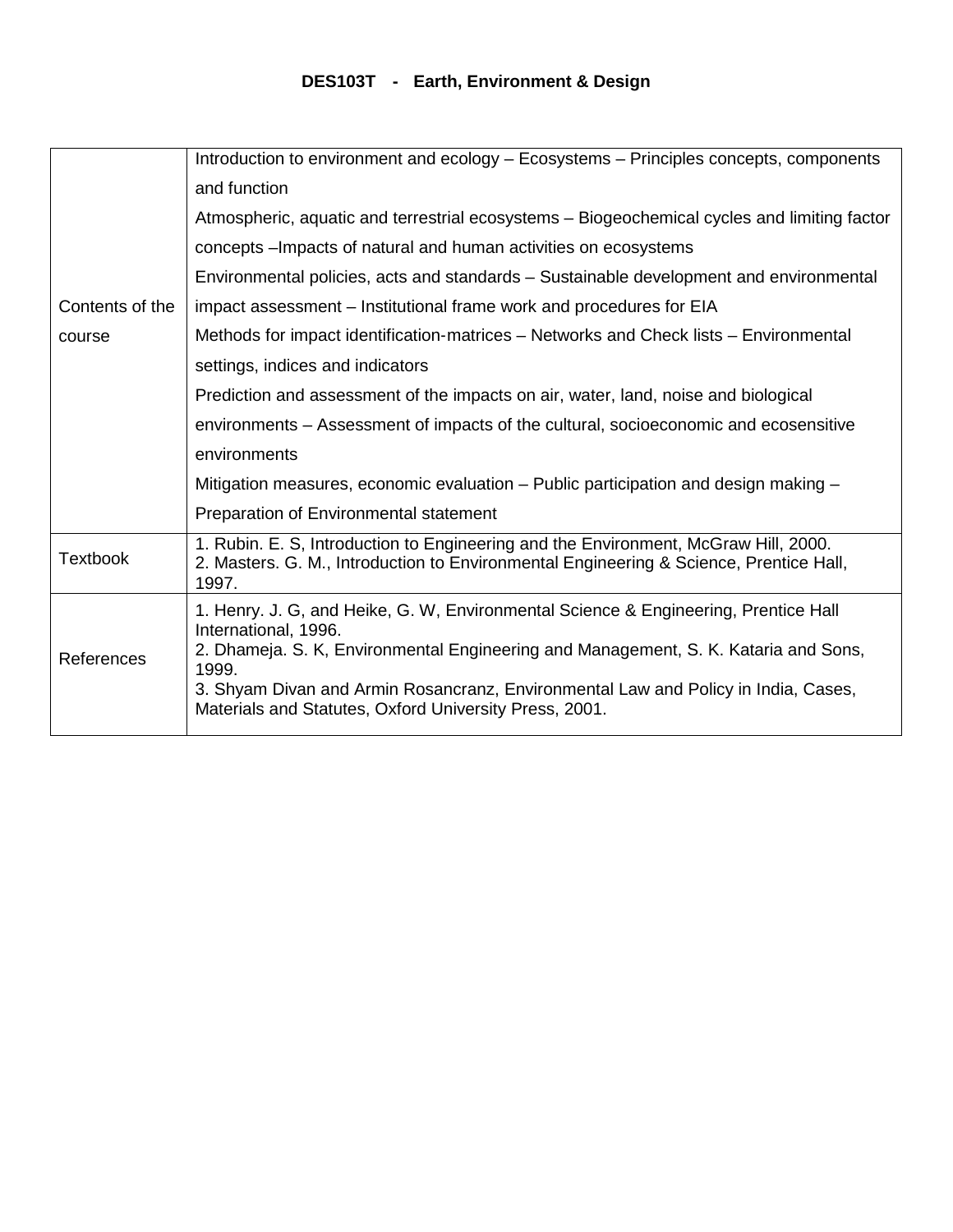## **INT110P - Engineering Skills Practice**

| Contents of the<br>course | Experiments will be framed to train the students in following common engineering practices:<br>Basic manufacturing processes: Fitting - Drilling & tapping - Material joining processes -<br>PCB making – Assembling and testing – Electrical wiring.<br>Familiarization of electronic components by Nomenclature, meters, power supplies,<br>function generators and Oscilloscope - Bread board assembling of simple circuits: IR<br>transmitter and receiver – LED emergency lamp – Communication study: amplitude<br>modulation and demodulation - PCB: designing and making of simple circuits - Soldering<br>and testing of electronic components and circuits - Various types of Domestic wiring<br>practice: Fluorescent lamp connection, Staircase wiring - Estimation and costing of<br>domestic and industrial wiring – power consumption by Incandescent, CFL and LED lamps. |
|---------------------------|-----------------------------------------------------------------------------------------------------------------------------------------------------------------------------------------------------------------------------------------------------------------------------------------------------------------------------------------------------------------------------------------------------------------------------------------------------------------------------------------------------------------------------------------------------------------------------------------------------------------------------------------------------------------------------------------------------------------------------------------------------------------------------------------------------------------------------------------------------------------------------------------|
| <b>Textbook</b>           | 1. Uppal S. L., "Electrical Wiring & Estimating", 5Edn, Khanna Publishers, 2003.<br>2. Chapman. W. A. J., Workshop Technology, Part 1 & 2, Taylor & Francis.                                                                                                                                                                                                                                                                                                                                                                                                                                                                                                                                                                                                                                                                                                                            |
| References                | Clyde F. Coombs, "Printed circuits hand book", 6Edn, McGraw Hill, 2007.<br>1.<br>John H. Watt, Terrell Croft, "American Electricians' Handbook: A Reference Book for<br>2.<br>the Practical Electrical Man", Tata McGraw Hill, 2002.                                                                                                                                                                                                                                                                                                                                                                                                                                                                                                                                                                                                                                                    |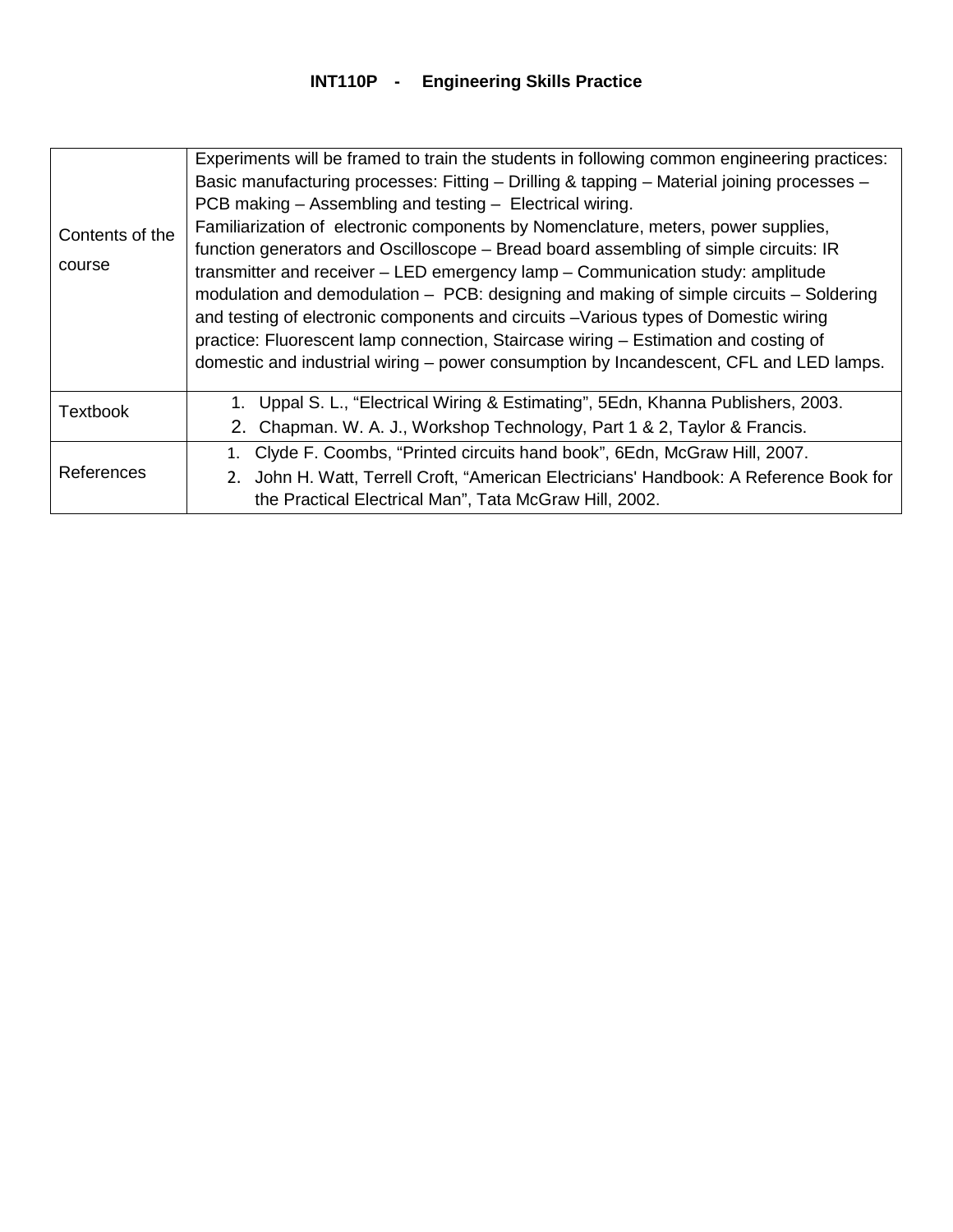## **COM105P - Computational Engineering Lab**

|                                    | Learning operating system commands - editors – compilation - Assignments on using               |
|------------------------------------|-------------------------------------------------------------------------------------------------|
| Contents of<br>the course<br>(With | the operating system and open office suite - Programs involving output statements,              |
|                                    | input statements and expression evaluation - Assignments covering If-then-else                  |
|                                    | statement iterative statements - Programs using arrays and functions based approach -           |
| approximate                        | Recursion sorting (bubble Sort) on a set of integers and a set of strings and linear            |
| break up of<br>hours)              | search over a set of integers and a set of strings - structures and files in C -                |
|                                    | Implementation of a grading system computation of $e^x$ , $sin(x)$ and $cos(x)$ - Bisection and |
|                                    | Newton Raphson methods in C.                                                                    |
| <b>Textbook</b>                    | 1. Deitel P J and Deitel H M, C : How To Program, Prentice Hall, 7 <sup>th</sup> Edn, 2012.     |
| <b>References</b>                  | 2. Kernighan, Ritchie D, The C Programming Language, Prentice Hall, 2 Edn                       |
|                                    | 3. Chapra S.C and Canale R.P. Numerical Methods for Engineers, McGraw Hill, 2006.               |
|                                    |                                                                                                 |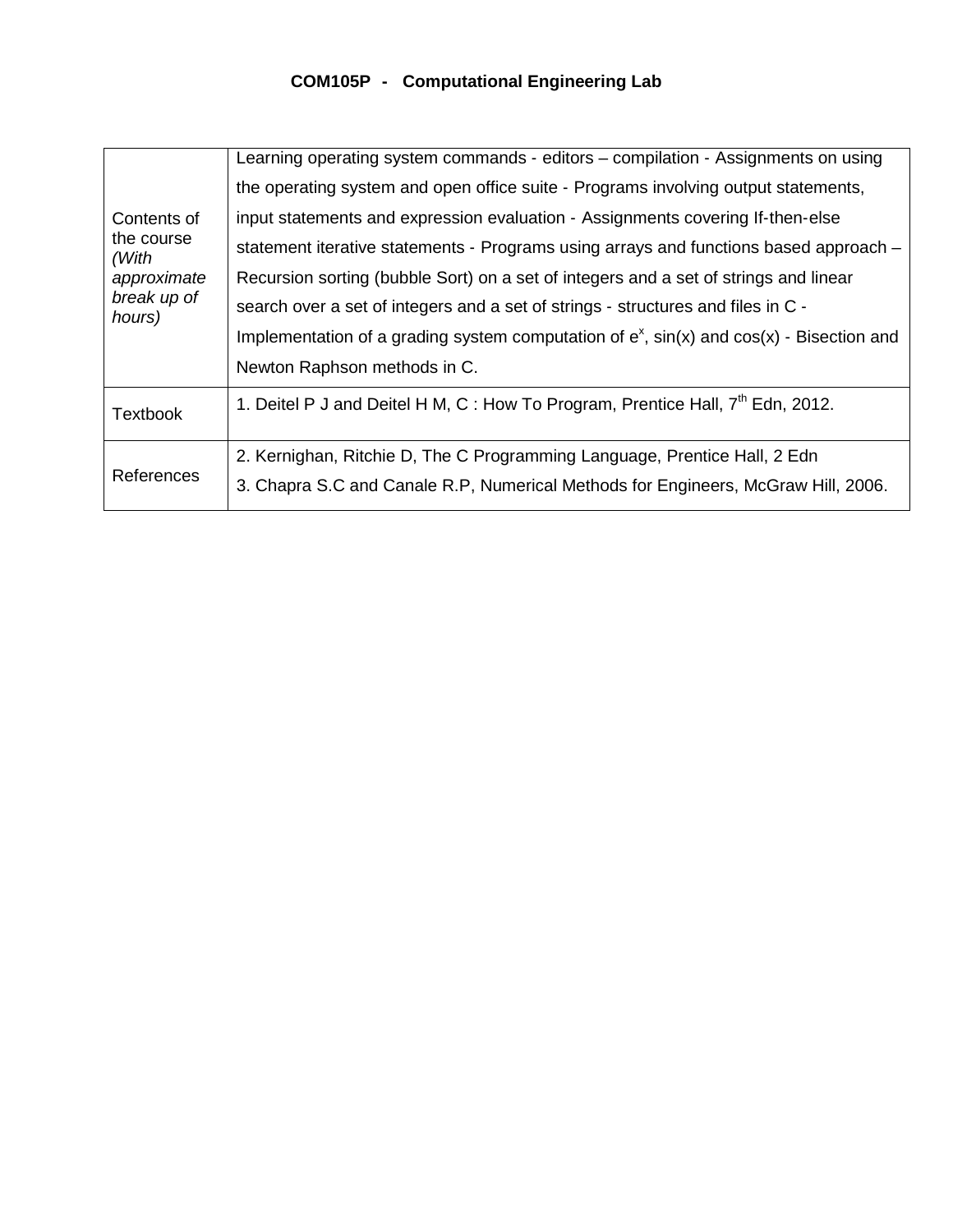#### **INT111P - Measurement & Data Analysis lab**

|                   | Role of Experiments and measurements: Evaluation of different measurement techniques in<br>measurement of various physical/chemical/mechanical/electrical/thermal/environmental<br>parameters |
|-------------------|-----------------------------------------------------------------------------------------------------------------------------------------------------------------------------------------------|
| Contents of the   | Reporting Methodology: Collection, consolidation and reporting of the data                                                                                                                    |
| course            | Probability and Statistics: Presentation, analysis and interpretation of the data                                                                                                             |
|                   | Uncertainty/Error Analysis: Performance evaluation and determination                                                                                                                          |
|                   | Signal Characterization, data acquisition and Analysis: Study of vivid waveforms and<br>digitization process                                                                                  |
| Textbook          | 1. Patrick F. Dunn, "Measurement and Data Analysis for Engineering and Science", First<br>Edition, McGraw-Hill Book Company, 2005                                                             |
| <b>References</b> | 2. Julius S. Bendat, Allan G. Piersol, "Random Data: Analysis and Measurement<br>Procedures", 4 <sup>th</sup> Edition, Wiley, 2010                                                            |
|                   | 3. Anthony J. Wheeler, Ahmad Reza Ganji, "Introduction to Engineering Experimentation"<br>3 <sup>rd</sup> Edition, Prentice Hall, 2010                                                        |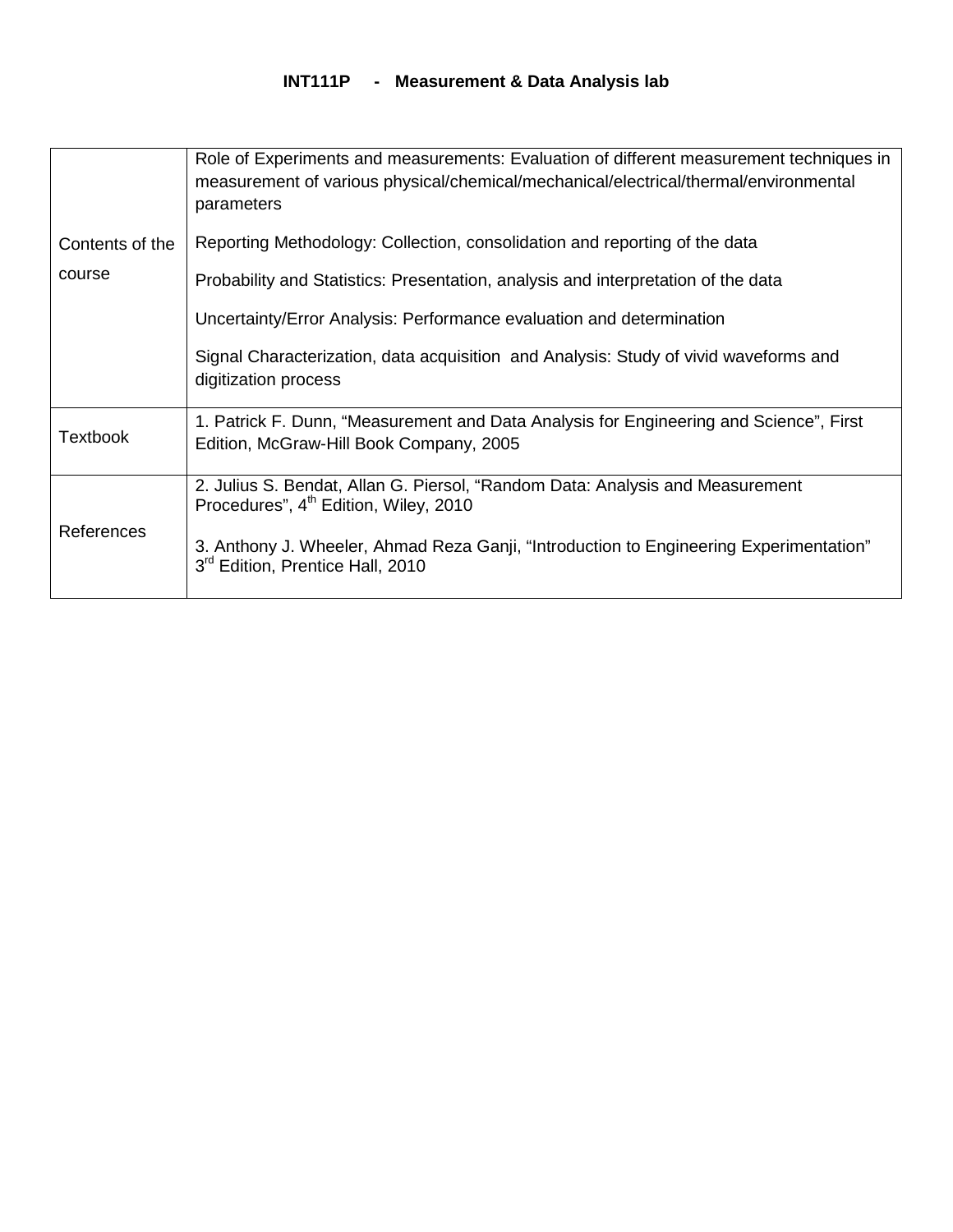## **PHY107P - Engineering Electromagnetics Practice**

| Contents of the<br>course | Electrical and magnetic properties of materials based on the concept of electrical                        |
|---------------------------|-----------------------------------------------------------------------------------------------------------|
|                           | polarization, magnetization of materials will be studied in various experiments.                          |
|                           | Experiments based on theconcept of phenomena such as interference, diffraction etc.                       |
|                           | related to electromagnetic waves will be done here and these methods will be applied to                   |
|                           | measure some unknown physical quantities such as wavelength of a light, diameter of a                     |
|                           | very thin wire, very small aperture for light etc.                                                        |
| <b>Textbook</b>           | 1. IIITD&M Laboratory manual for Electromagnetic Wave Practice                                            |
| References                | 1. W. H. Hayt and J. A. Buck, Engineering Electromagnetics, Tata McFraw Hill Education<br>Pvt. Ltd, 2006. |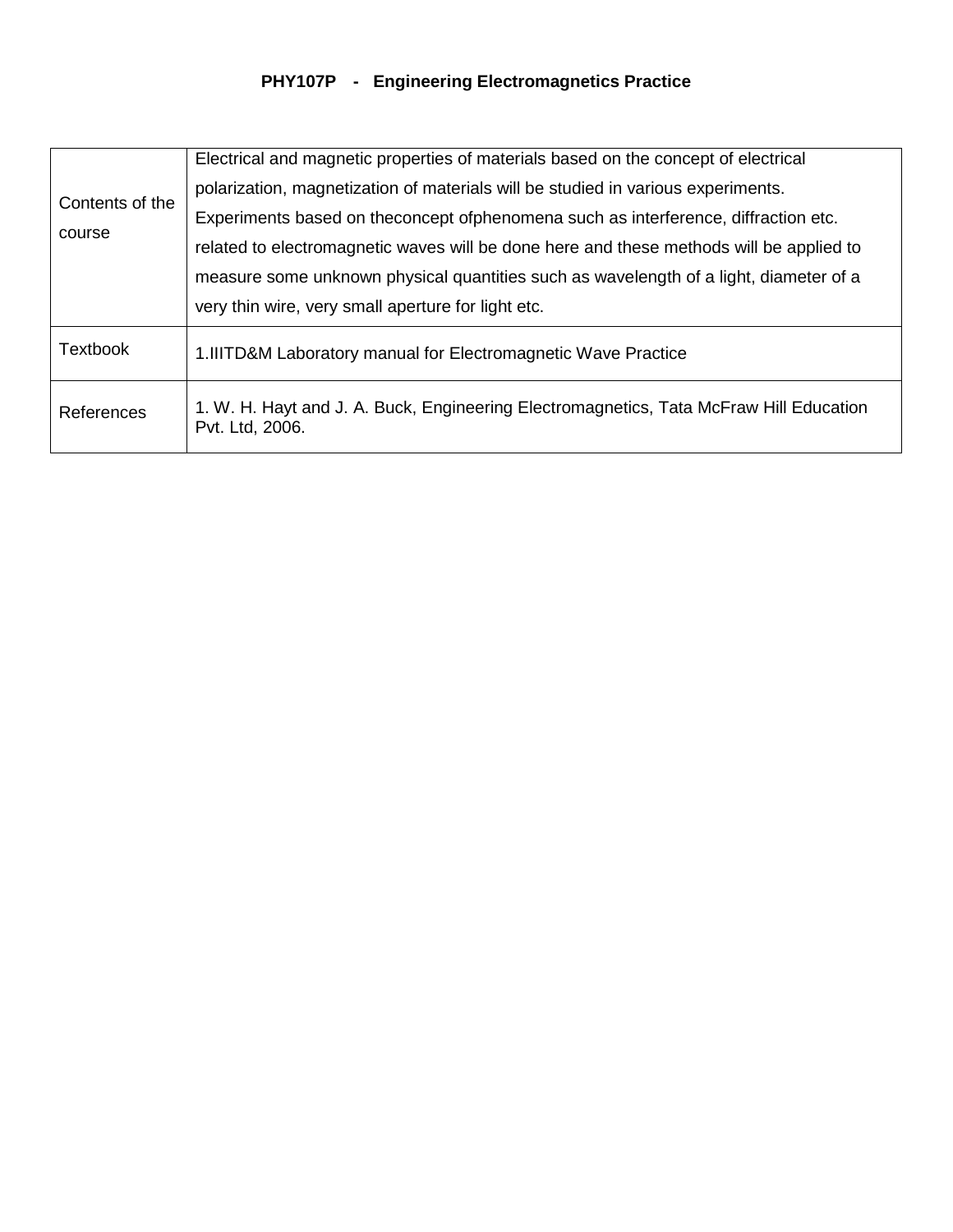| Contents of<br>the course<br>(With<br>approximate<br>break up of<br>hours) | Introduction to IS code of drawing (1hr)<br>$\bullet$<br>Construction of basic shapes (4 hrs)<br>Dimensioning principles (1hr)<br>Conventional representations (1 hr)<br>٠<br>Orthographic projection of points, lines, planes, right regular solids and objects (17<br>hrs)<br>Section of solids and objects (4 hrs)<br>$\bullet$<br>Isometric projection of objects (6 hrs)<br>Intersection of solids (4 hrs)<br>$\bullet$<br>Development of surfaces (4 hrs)<br>$\bullet$ |
|----------------------------------------------------------------------------|------------------------------------------------------------------------------------------------------------------------------------------------------------------------------------------------------------------------------------------------------------------------------------------------------------------------------------------------------------------------------------------------------------------------------------------------------------------------------|
| Textbook                                                                   | Narayana. K.L., and Kannaiah. P. Engineering Drawing, Charaotar Publ House,<br>1.<br>1998.<br>Bhatt. N.D, Engineering Drawing, New Age International, 2007.                                                                                                                                                                                                                                                                                                                  |
| References                                                                 | Gopalakrishnan. K.R, Engineering Drawing, Subash Stores, 2002.<br>Natarajan. K.V, A text book of Engineering Drawing, Classic Prints, 2000.<br>2.                                                                                                                                                                                                                                                                                                                            |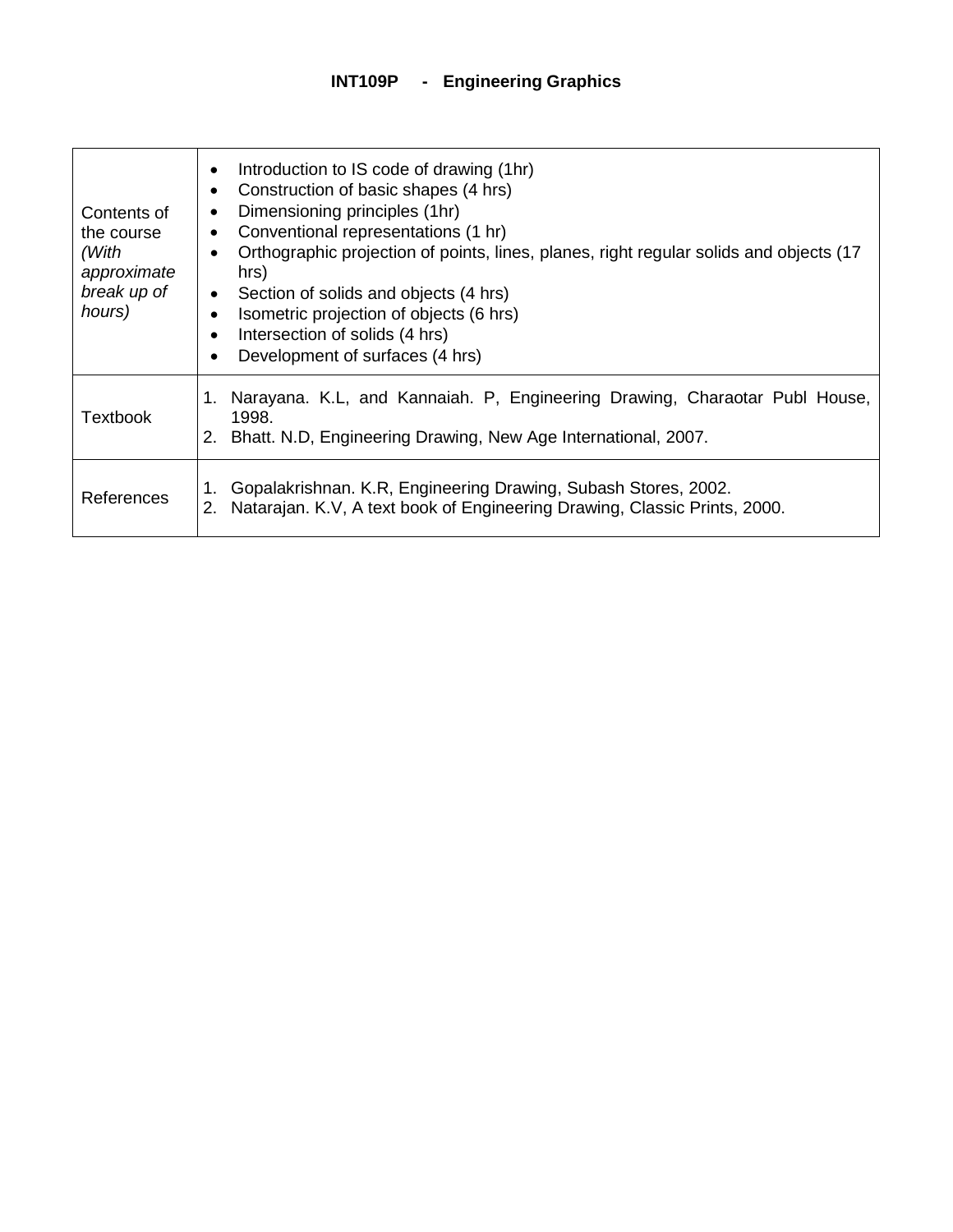| Contents of<br>the course<br>(With<br>approximate<br>break up of<br>hours) | Role and importance of sketching in industrial design (2 hr)<br>Principles of perspective drawing (8 hr)<br>Perspective drawing of planar and curved shapes (12 hrs)<br>Shading and texturing (8 hrs)<br>Representation of shadow and reflections (8 hrs)<br>Colors in Industrial design and coloring (4 hrs)<br>Introduction to 3D forms and form development (4 hr)<br>$\bullet$ |
|----------------------------------------------------------------------------|------------------------------------------------------------------------------------------------------------------------------------------------------------------------------------------------------------------------------------------------------------------------------------------------------------------------------------------------------------------------------------|
| <b>Textbook</b>                                                            | Thomas C Wang, Pencil Sketching, John Wiley, 2002.<br>1.<br>Itten Johannes, Design and Form, John Wiley, 1975.<br>2.                                                                                                                                                                                                                                                               |
| References                                                                 | Kasprin Ron, Design Media – Techniques for Water Colour, Pen and Ink Pastel and<br>colored markers, John Wiley, 1999.                                                                                                                                                                                                                                                              |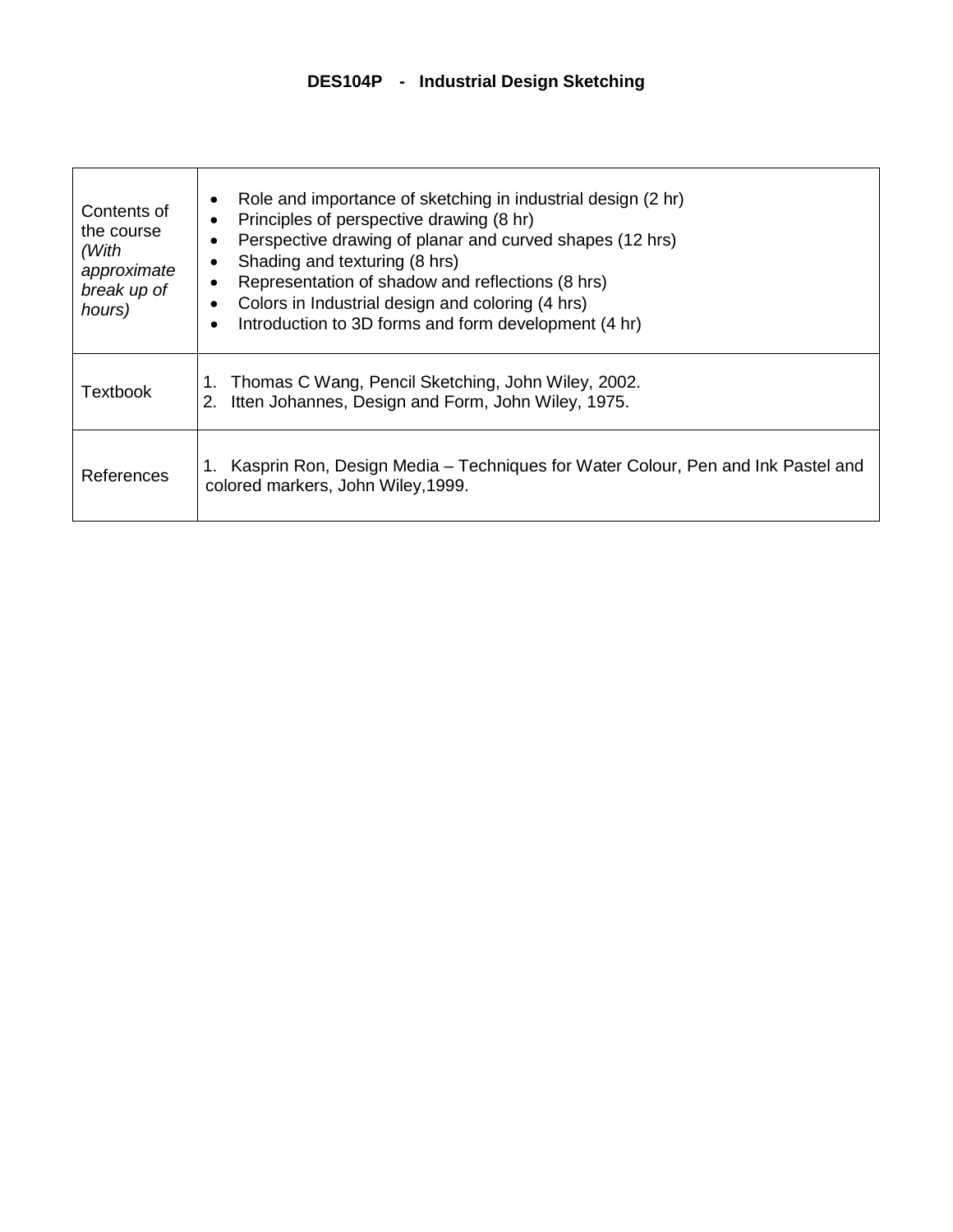## **MAT105T - Differential Equations**

|                  | Linear ordinary differential equations with constant coefficients, method of variation of<br>parameters – Linear systems of ordinary differential equations<br>(10) |
|------------------|---------------------------------------------------------------------------------------------------------------------------------------------------------------------|
|                  | Power series solution of ordinary differential equations and Singular points                                                                                        |
| Contents of the  | Bessel and Legendre differential equations; properties of Bessel functions and Legendre                                                                             |
| course           | Polynomials (12)                                                                                                                                                    |
|                  | Fourier series (6)                                                                                                                                                  |
|                  | Laplace transforms elementary properties of Laplace transforms, inversion by partial                                                                                |
|                  | fractions, convolution theorem and its applications to ordinary differential equations (6)                                                                          |
|                  | Introduction to partial differential equations, wave equation, heat equation, diffusion                                                                             |
|                  | equation<br>(8)                                                                                                                                                     |
| <b>Textbooks</b> | 1. Simmons. G.F, Differential Equations, Tata McGraw Hill, 2003.                                                                                                    |
|                  | 2. Kreyszig. E, Advanced Engineering Mathematics, Wiley, 2007.                                                                                                      |
|                  | 1. William. E. Boyce and R. C. Diprima, Elementary Differential Equations and                                                                                       |
| References       | Boundary Value Problems, John Wiley, 8 Edn, 2004.                                                                                                                   |
|                  | 2. Sneddon. I, Elements of Partial Differential Equations, Tata McGraw Hill, 1972.                                                                                  |
|                  | 3. Ross. L.S, Differential Equations, Wiley, 2007.                                                                                                                  |
|                  | 4. Trench, W, Elementary Differential Equations,                                                                                                                    |
|                  | http://digitalcommons.trinity.edu/mono                                                                                                                              |
|                  |                                                                                                                                                                     |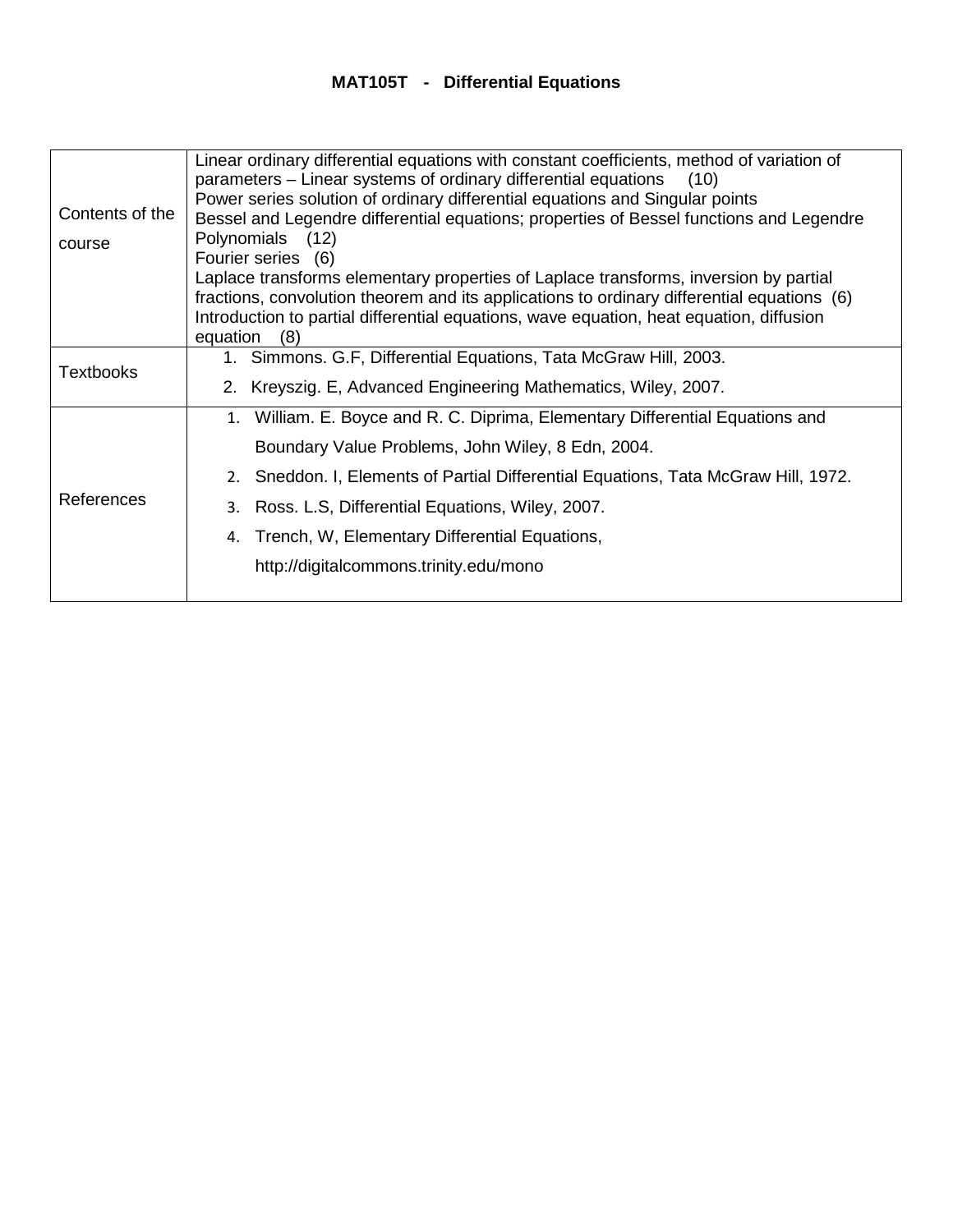## **PHY108T - Engineering Mechanics**

|                           | Equivalent force systems; free-body diagrams; degrees of freedom; equilibrium equations;                                                                                 |      |
|---------------------------|--------------------------------------------------------------------------------------------------------------------------------------------------------------------------|------|
|                           | analysis of determinate trusses and frames; properties of surfaces - friction;                                                                                           | (10) |
|                           | Particle Dynamics: equations of motion; work-energy and impulse-momentum principles;                                                                                     |      |
| Contents of the<br>course | Generalized coordinates; Lagrangian mechanics.                                                                                                                           | (12) |
|                           | Rigid body dynamics: plane kinematics and kinetics of rigid bodies including work-energy<br>and impulse-momentum principles; single degree of freedom rigid body systems | (10) |
|                           | Stresses and strains (including thermal starin); principal stresses and strains; generalized<br>Hooke's Law; free vibration of single degree-of freedom systems.         | (10) |
| Textbook                  | 1. F. Beer. R. Johnston, Vector mechanics for engineers: statics and dynamics. Tata<br>McGraw-Hill, 2010.                                                                |      |
| References                | 1. Meriam. J. L and Kraige. L. G, Engineering Mechanics, Vol. I - Statics, Vol 2: Dynamics,<br>2007.                                                                     |      |
|                           | 2. H. Goldstein, Classical Mechanics, Pearson Education, 2011.                                                                                                           |      |
|                           | 3. Kittle. C, Mechanics – Berkley Physics Course, Vol. 1, Tata McGraw Hill, 2008.                                                                                        |      |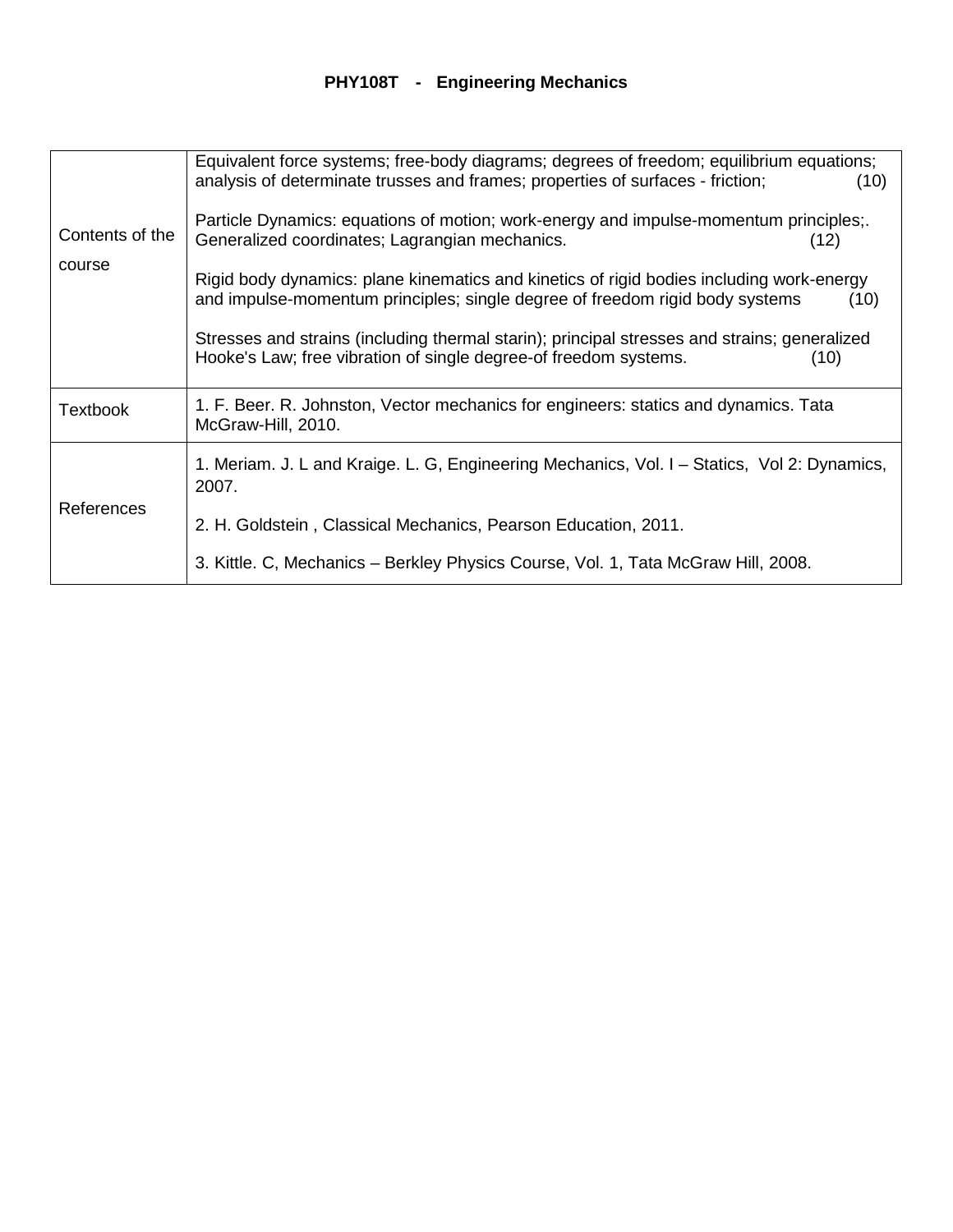#### **PHY109P - Basic Materials & Mechanics Practice**

|                           | Experiments here will give hand on experience of concepts of small oscillations, friction,<br>elasticity and strength of material.                                                                                                         |
|---------------------------|--------------------------------------------------------------------------------------------------------------------------------------------------------------------------------------------------------------------------------------------|
| Contents of the<br>course | Experiments will be done to measure various properties of different mechanical objects such<br>as object such rigidity modulus, Young's modulus, radius of gyration etc.                                                                   |
|                           | Study of material properties such as microstructure, hardness, response to tensile load and<br>long-term constant loading etc. will also be done in various experiments.                                                                   |
| Textbook                  | 1. IIITD&M Laboratory manual for Mechanics and Materials Practice                                                                                                                                                                          |
| References                | 1. F. Beer. R. Johnston, Vector mechanics for engineers: statics and dynamics. Tata<br>McGraw-Hill, 2010.<br>2. Callister's Materials Science and Engineering, 2 <sup>nd</sup> ED, Adapted by R Balasubramaniam,<br>2010, Wiley India Ltd. |